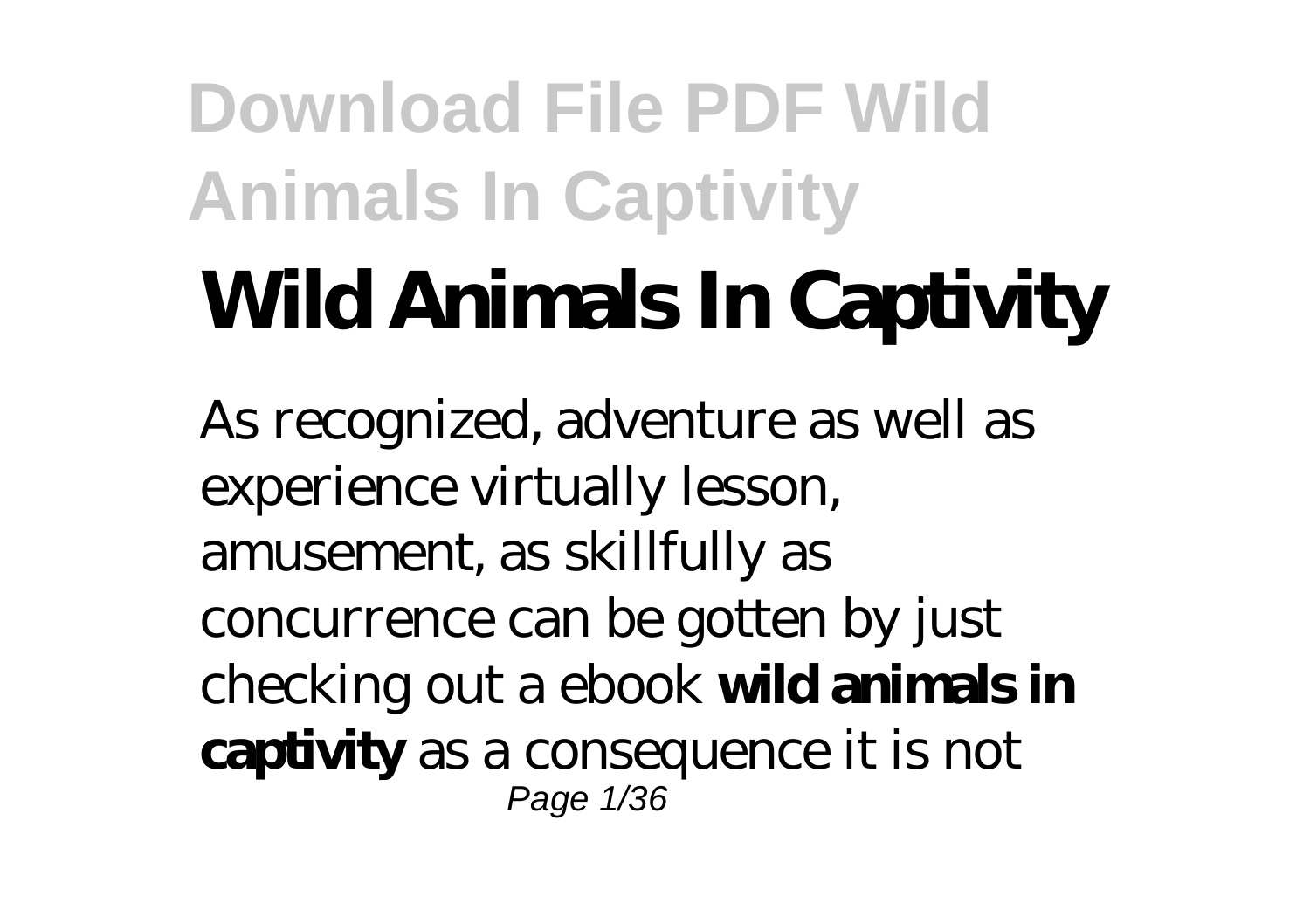directly done, you could say yes even more around this life, roughly the world.

We find the money for you this proper as with ease as easy habit to acquire those all. We come up with the money for wild animals in Page 2/36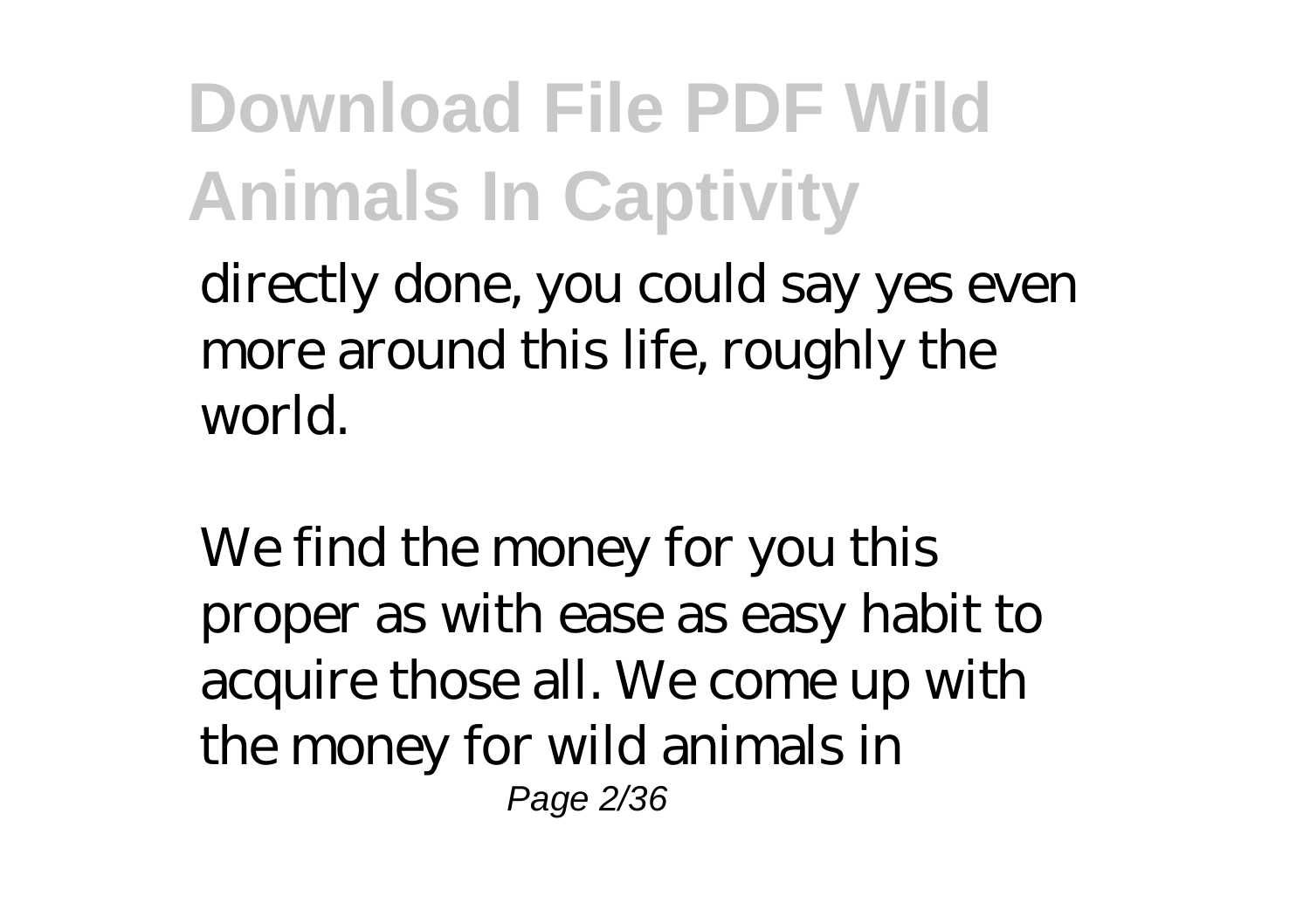captivity and numerous books collections from fictions to scientific research in any way. along with them is this wild animals in captivity that can be your partner.

#### **Zoochosis - The living conditions of animals in captivity** *7 Reasons Why* Page 3/36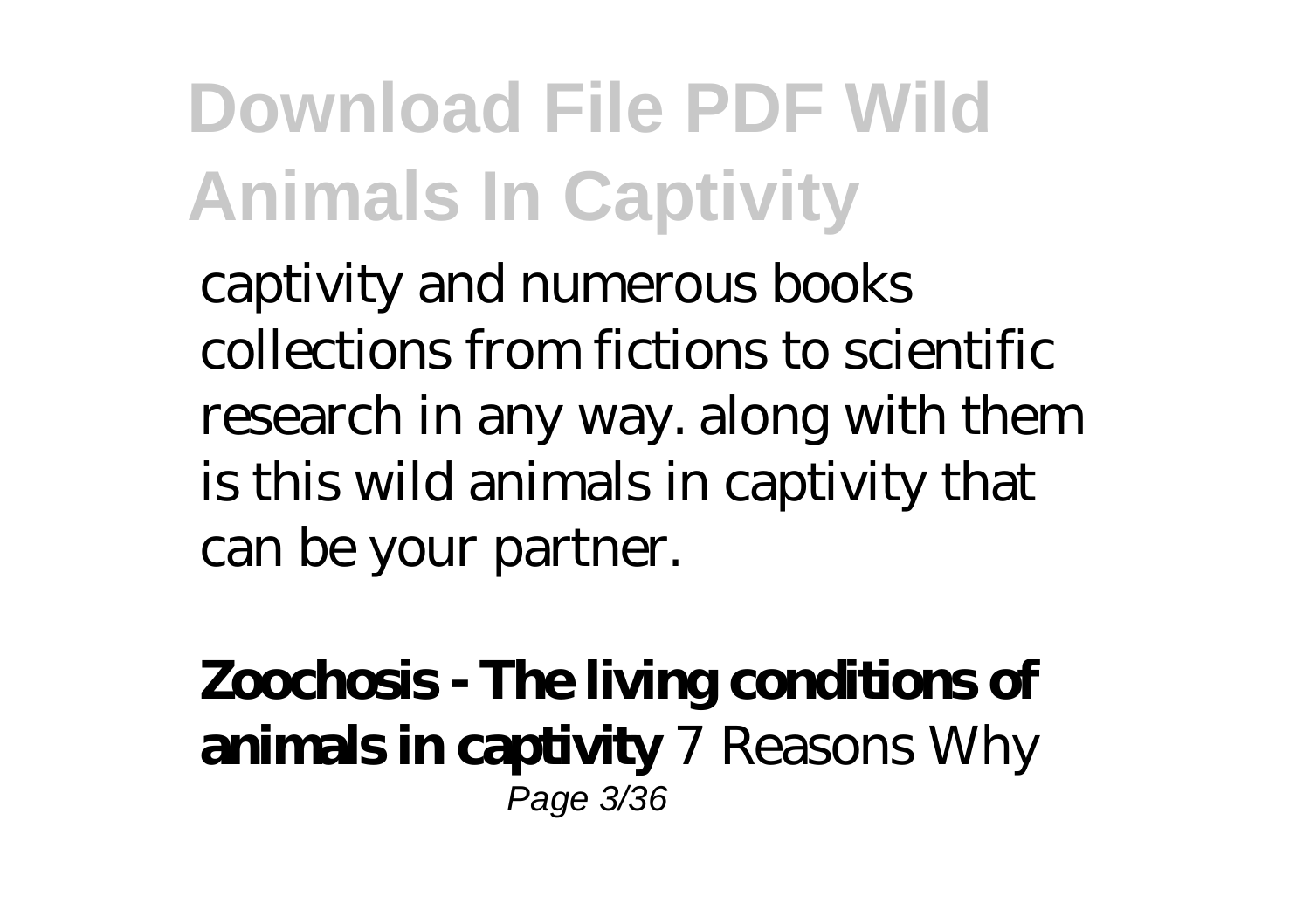*Animals in Captivity Deserve Freedom* **Should Zoos Exist?** The Pros \u0026 Cons Of Zoos Wild Animal Rescue - Closing The Worst Zoo In The World Video Nugget: Wild Animals in Captivity with Miranda Alcott *Do Zoos REALLY Help the Conservation of Animals in the Wild?* Captivity vs. Page 4/36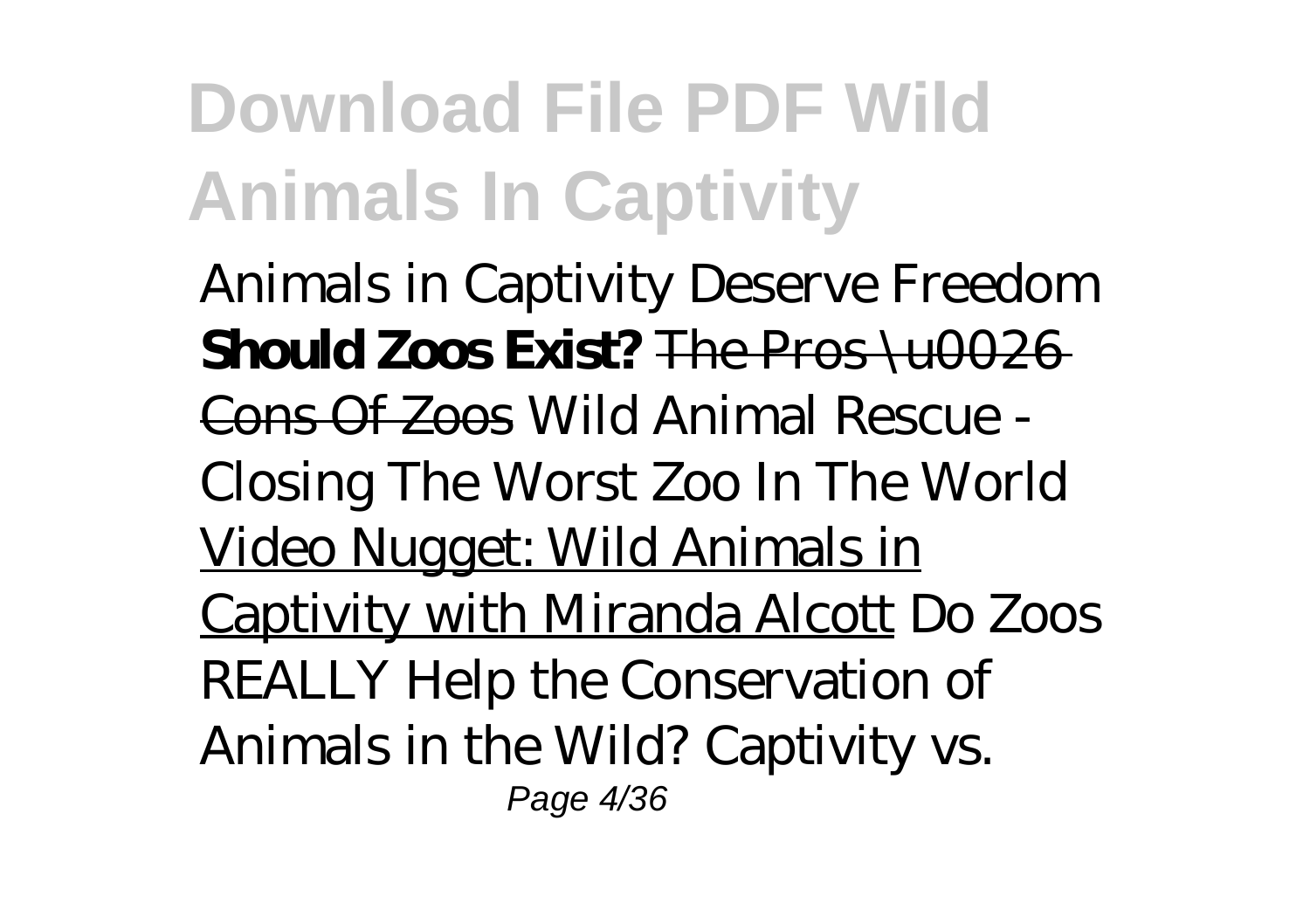Wilderness **Inside the Dark World of Captive Wildlife Tourism | National Geographic** Lions rescued from Romanian zoo released into South African sanctuary Black Rhino: Captive Breeding For Endangered Species | Aspinall' s Animals | Real Wild A Vision of a Zoo to Preserve Page 5/36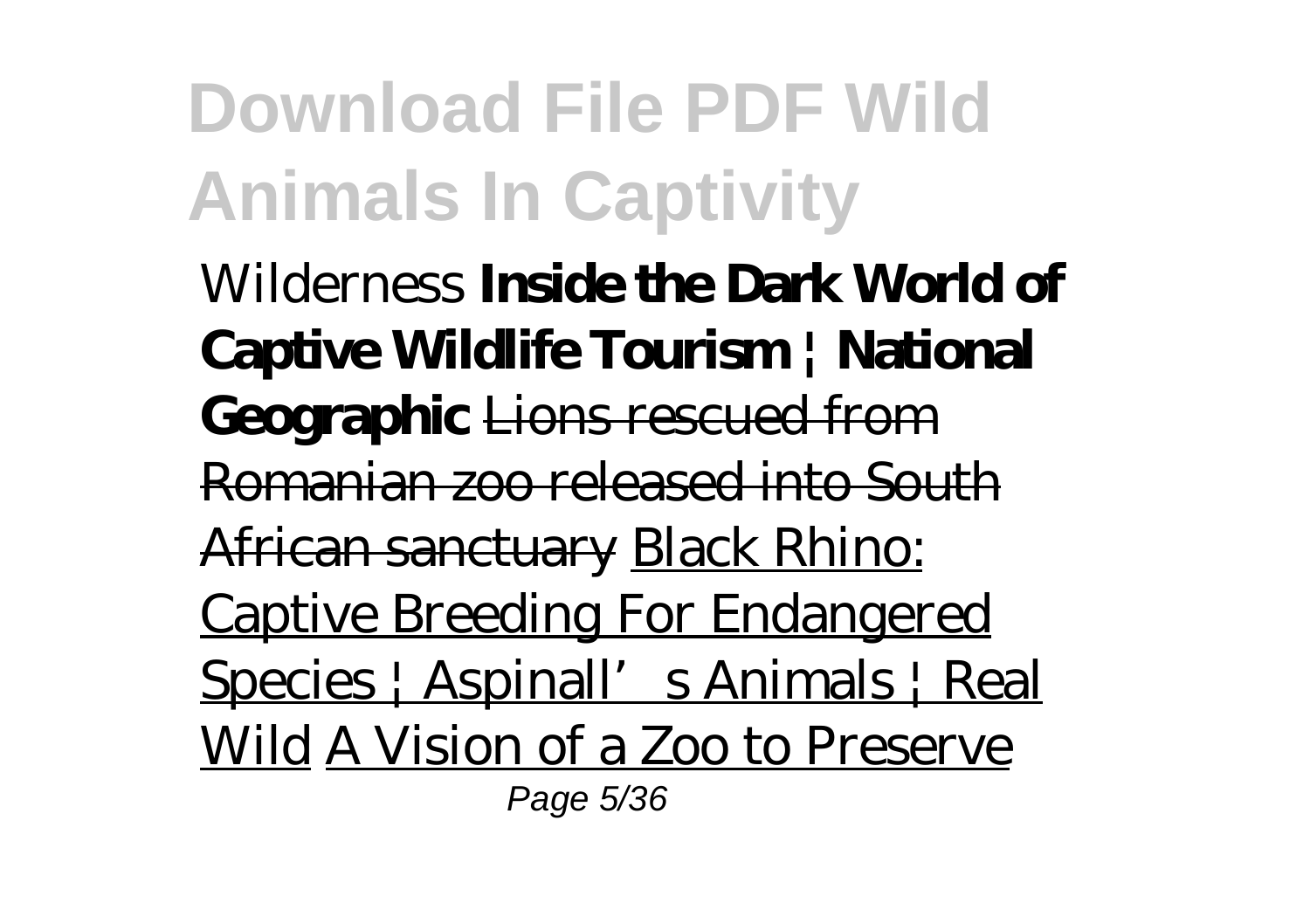Wildlife | Documentaries and Reports *Why Captive Tigers Can't Be Reintroduced to the Wild | WIRED* Book Of Daniel - Lesson 11 - Chapter 9 - The Seventy Sevens The darker side of captive exotic wildlife encounters for tourists l Nightline*An Inside Look at the Exotic* Page 6/36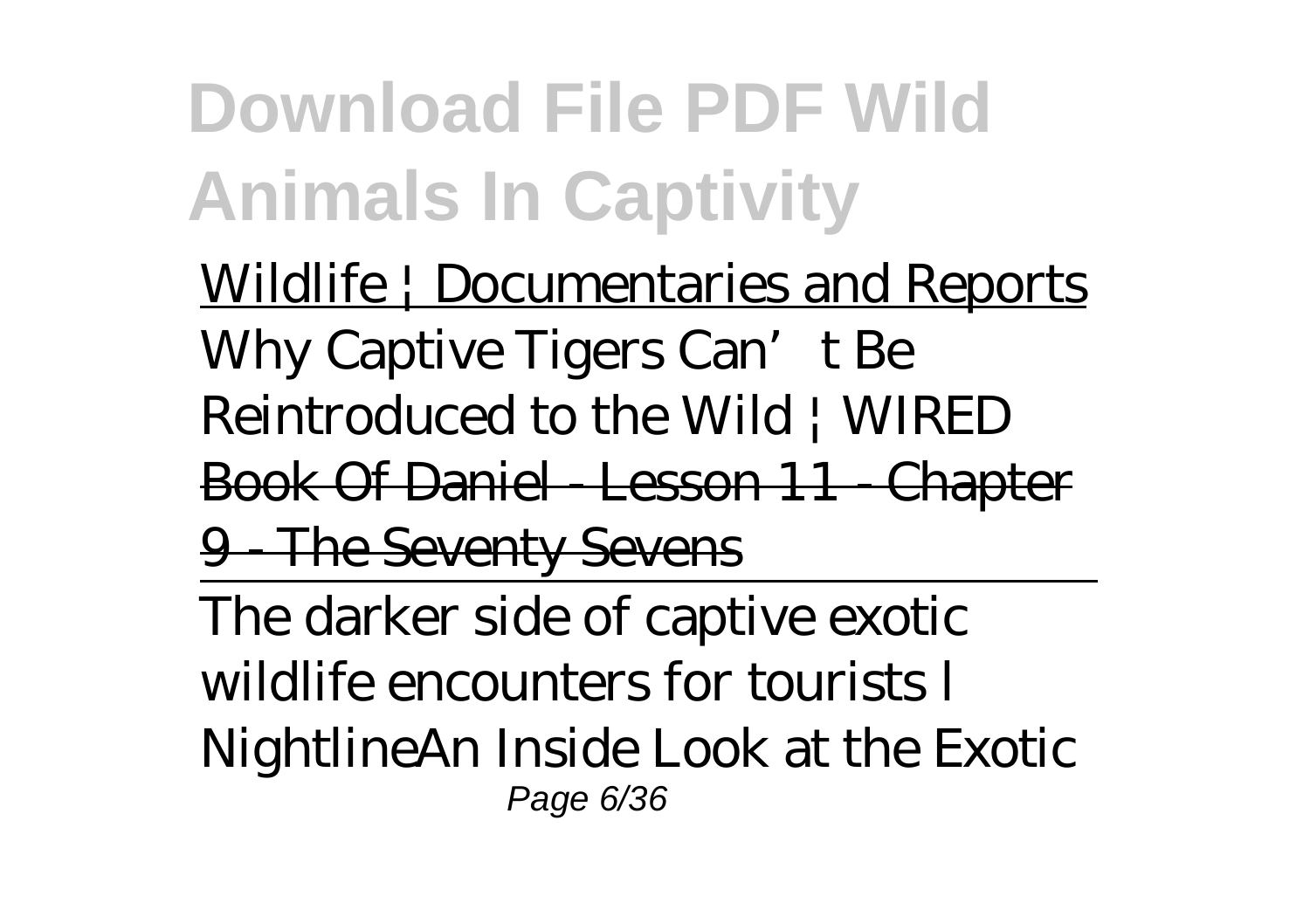#### *Animal Trade: Profiles by VICE* **Animal Welfare and the Future of Zoos | Ron Kagan | TEDxOaklandUniversity** *COVID-19 forcing zoos to adapt to save the animals in captivity* **Zoo Animals for Kids - Videos and Sounds of Wild Animals at the Zoo for Children to Learn Full Tour at Jurong** Page 7/36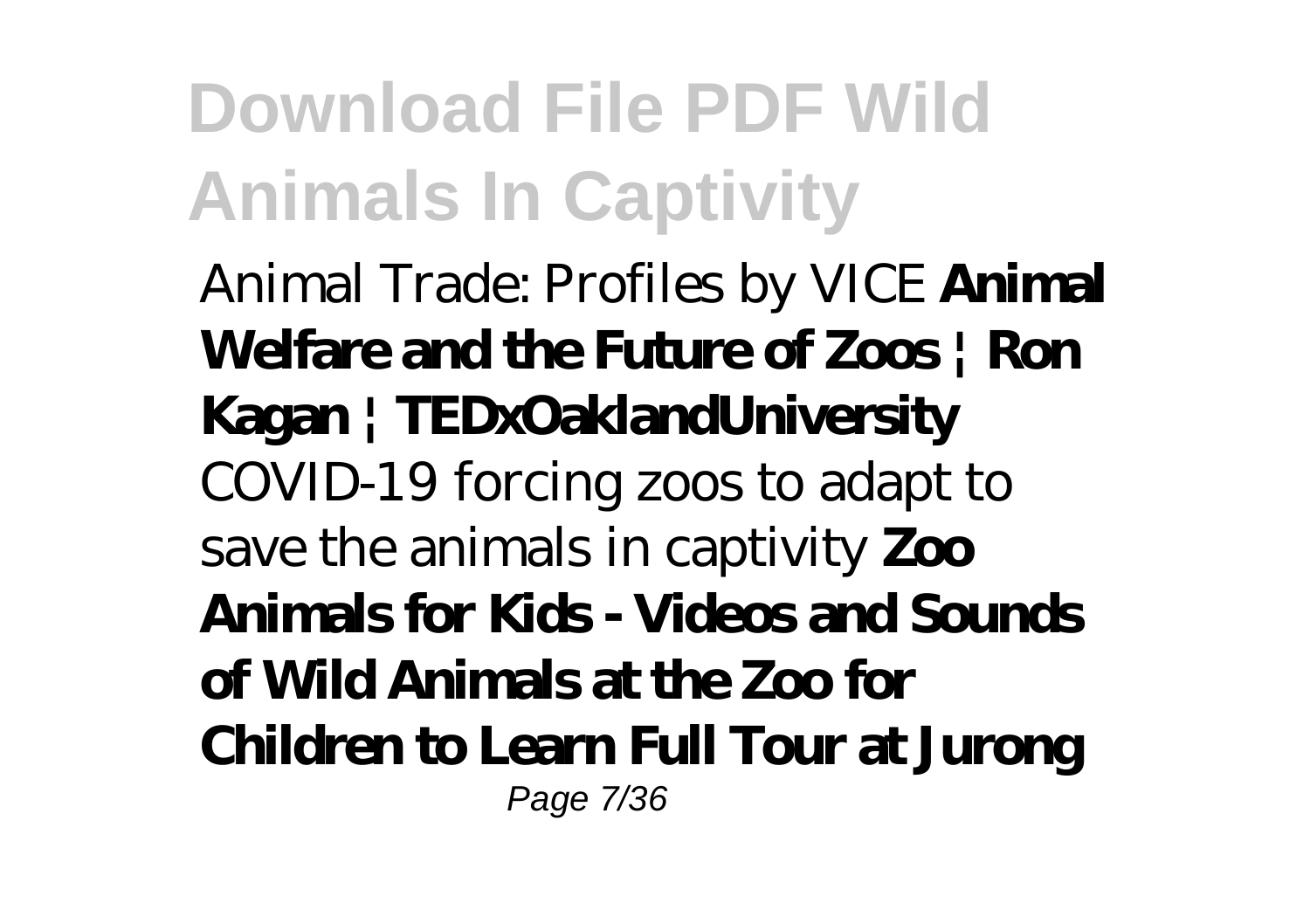#### **Bird Park in Singapore | Nov 2020 Wild Animals In Captivity**

Wild animals are kept for a variety of reasons and in a range of environments, including zoos, circuses, other performing environments and as pets in homes (known as 'exotic pets'). Giving wild Page 8/36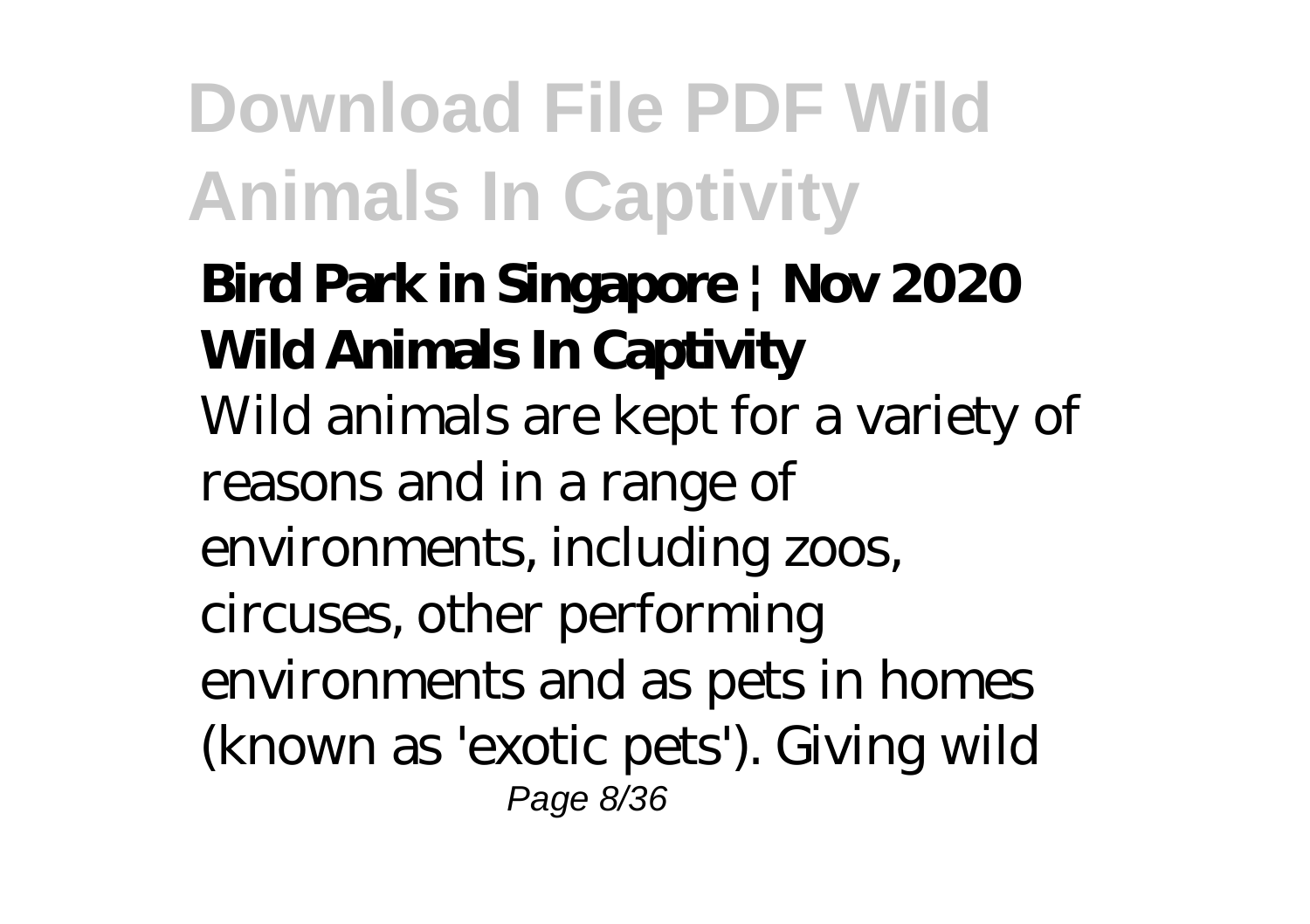animals what they need in captivity can prove challenging! The best captive environment mimics elements of an animal's natural surroundings in the wild.

#### **Wild animals in captivity - Zoos, circuses & performing ...** Page 9/36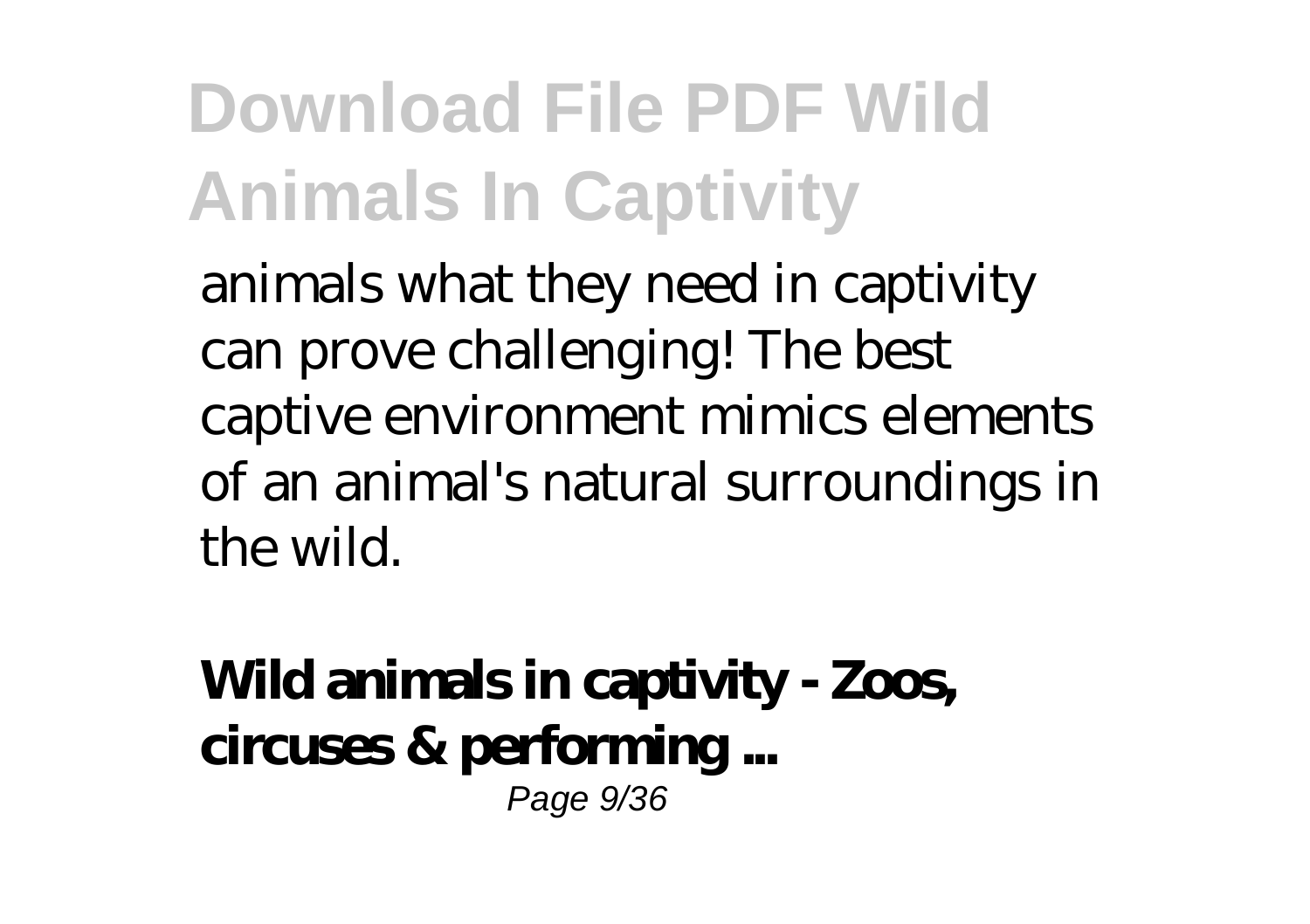Description. Wild Animals in Captivity covers some of the mistaken notions concerning the conditions of animals in captivity, most of which are the result of an anthropomorphic approach to the subject. This book is composed of 12 chapters and starts with an overview of the historical Page 10/36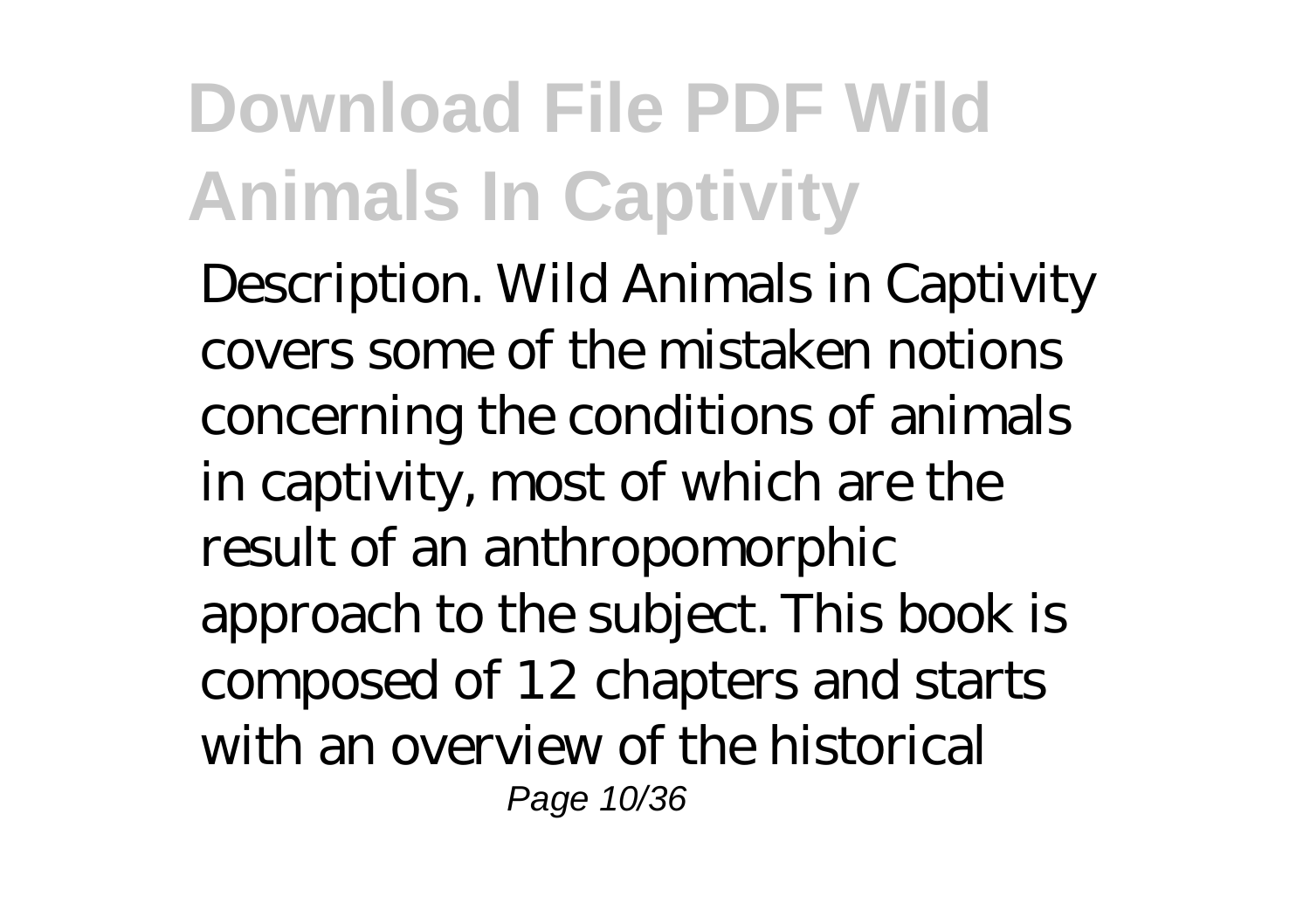development of zoological gardens.

#### **Wild Animals in Captivity | ScienceDirect**

Wildlife in captivity. Hundreds of thousands of wild animals are kept in captivity in zoos, safari parks and marine parks throughout the world, Page 11/36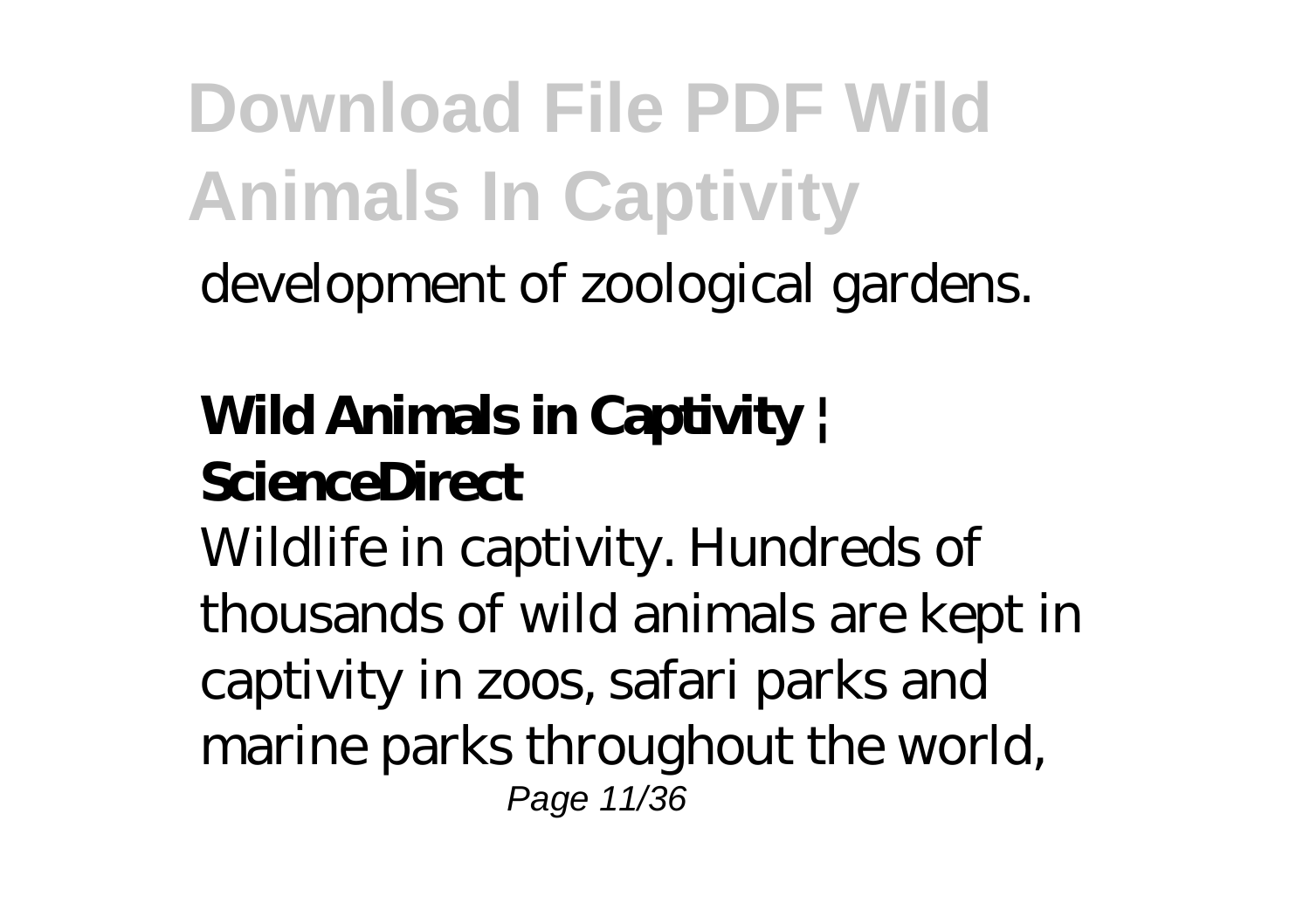many living in the most appalling conditions, with no enrichment or stimulation, causing both physical and psychological suffering. Change For Animals Foundation maintains that the keeping of wildlife in captivity for the purposes of entertainment is not ethically justifiable, and is committed Page 12/36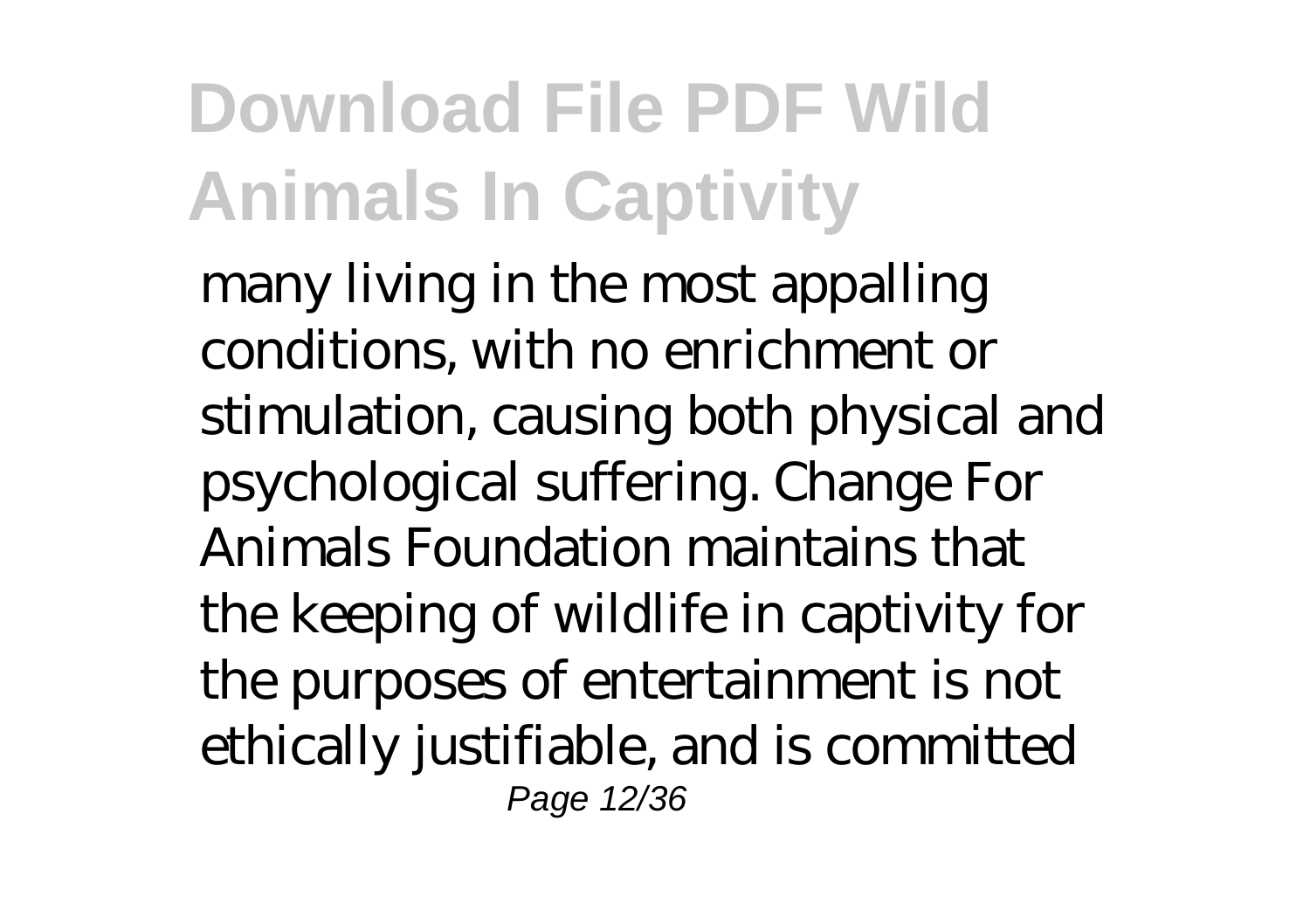to raising awareness of the plight of these animals ...

#### **Wildlife in captivity changeforanimals**

Zoos prefer having baby animals (for attracting attention). However, when the animals mature, zoos quickly sell Page 13/36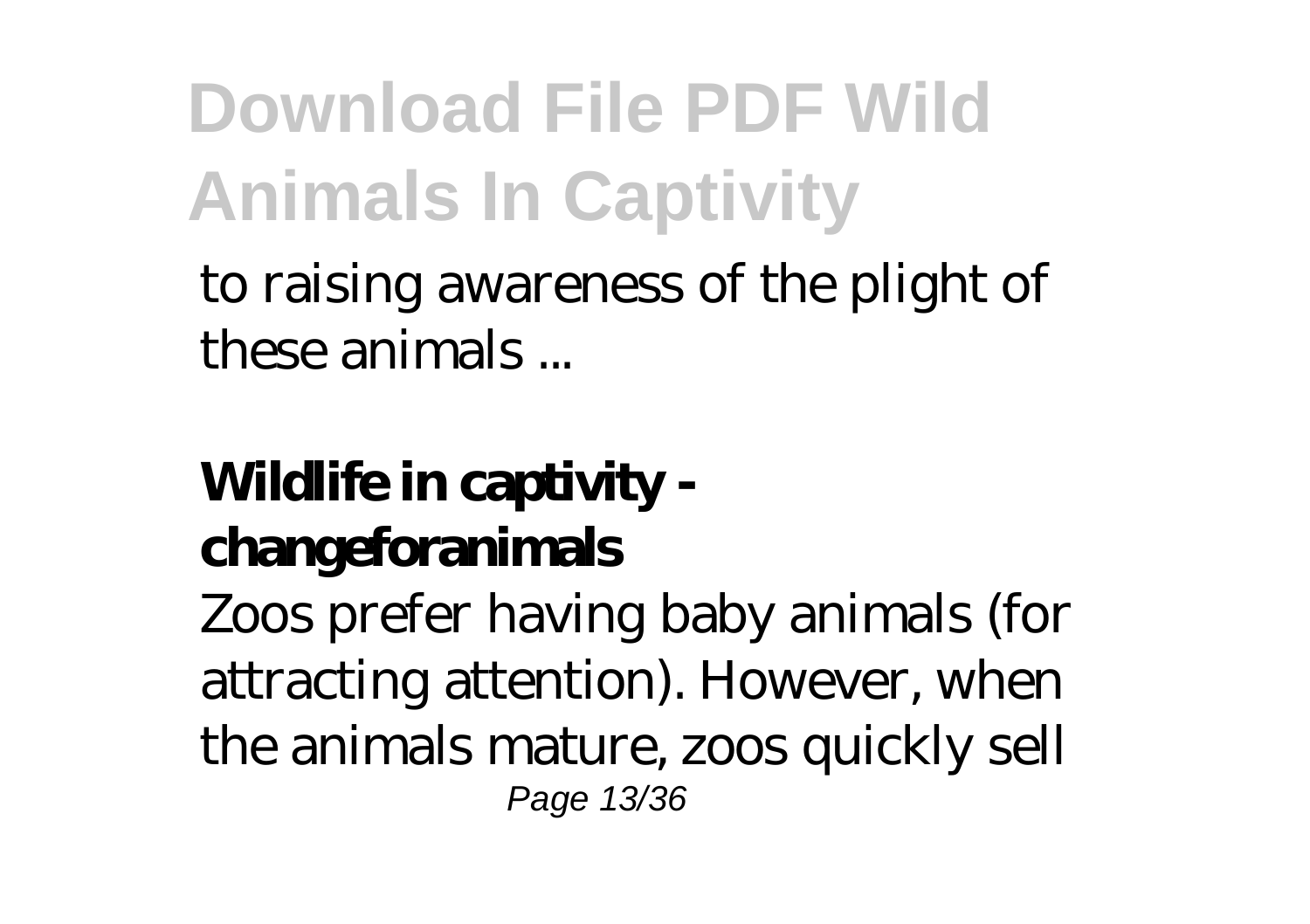or trade them. They keep capturing wild animals for profit. As previously mentioned, conservation is not always the top priority. Above all, most zoos care about entertaining their visitors, not educating them.

#### **19 Heartbreaking Animals in Captivity** Page 14/36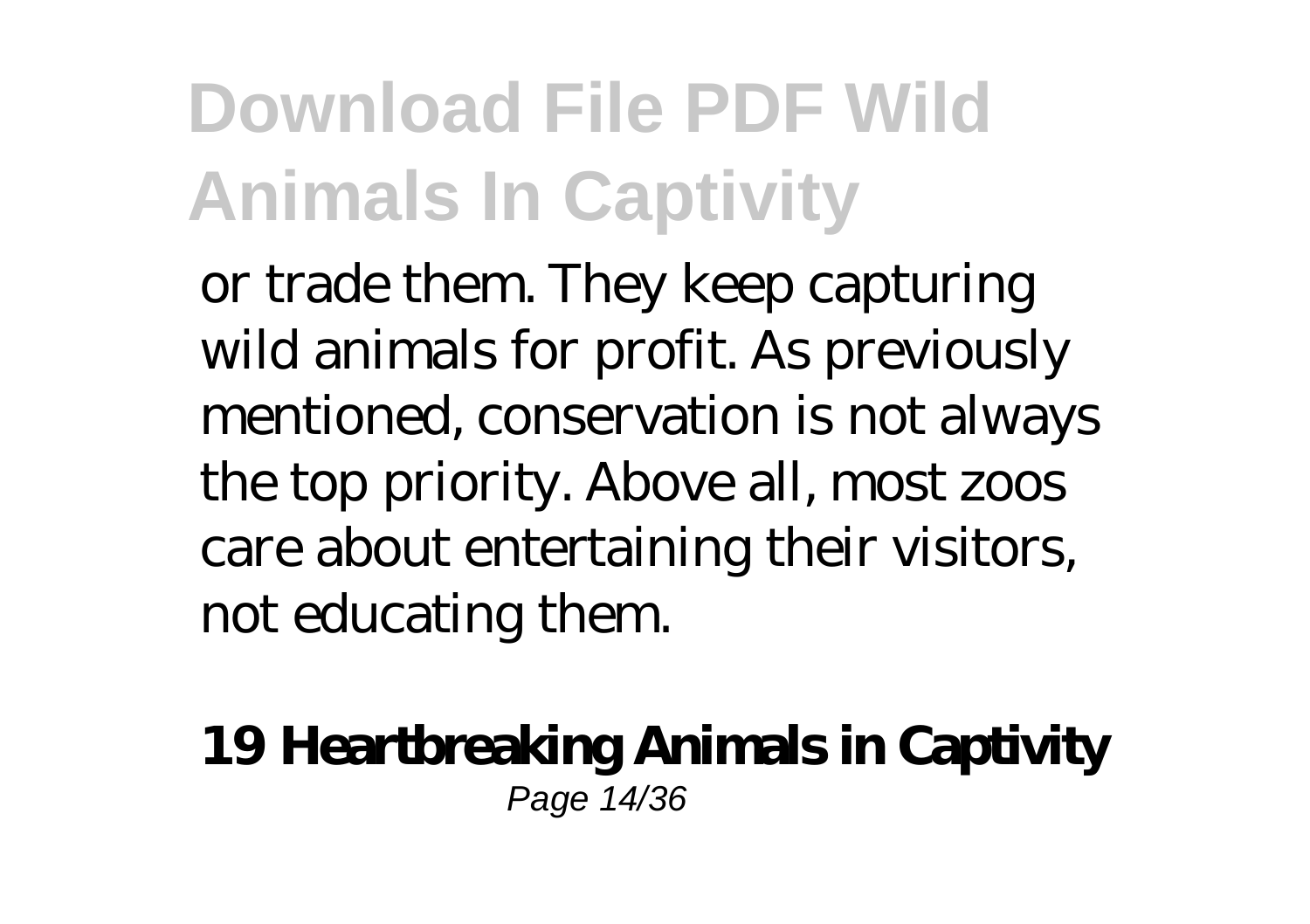#### **Statistics**

WILD ANIMALS AND THE CAPTIVITY ISSUE Wild animals, whether born in the wild or in captivity, may suffer significantly from life in captivity. Born Free is committed to preventing animal suffering and protecting threatened species in their natural Page 15/36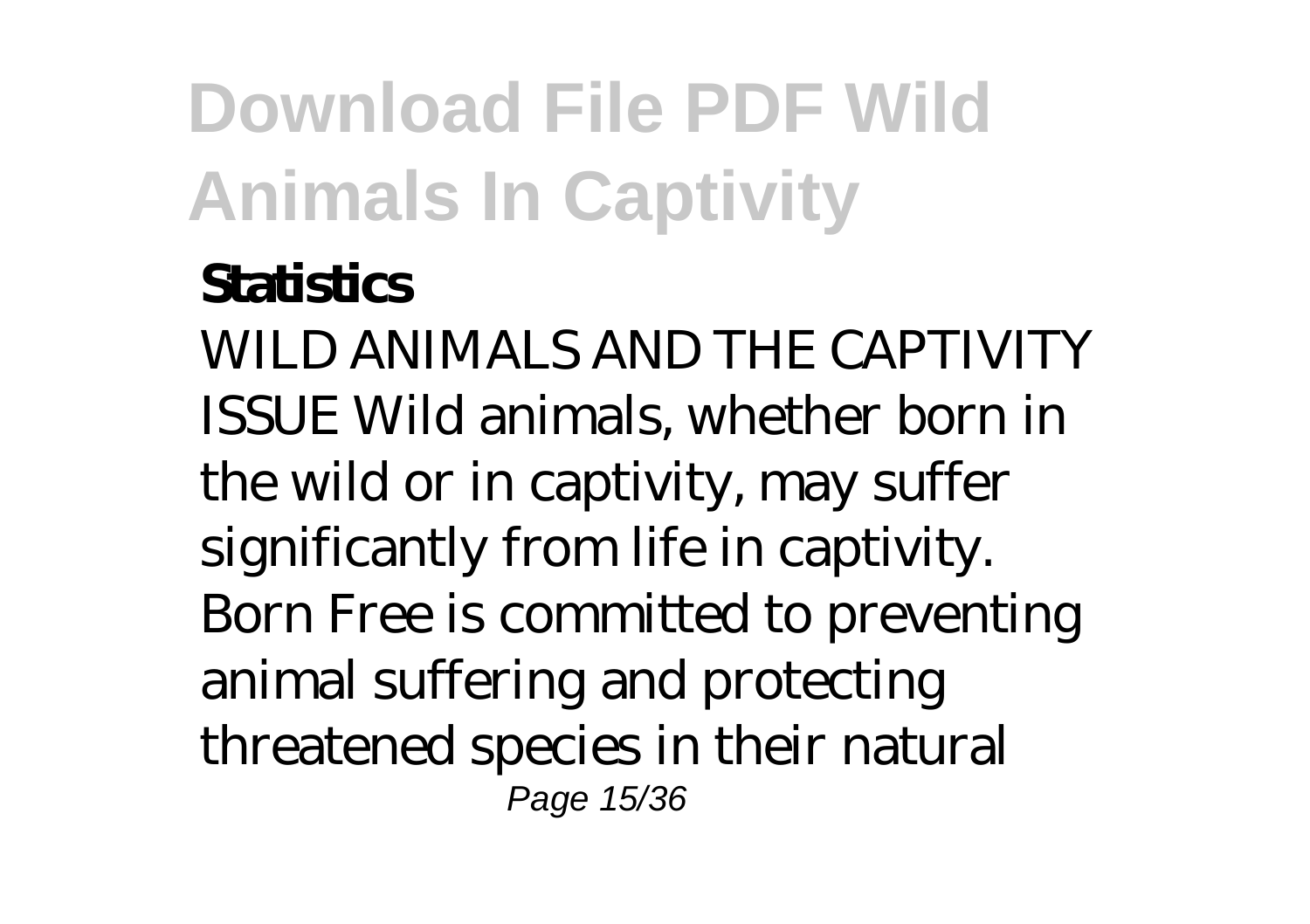#### **WILD ANIMALS AND THE CAPTIVITY ISSUE - Born Free**

IN SHORT. Worldwide, millions of wild animals are held captive and internationally traded. They are kept in zoos, aquariums and dolphinariums, Page 16/36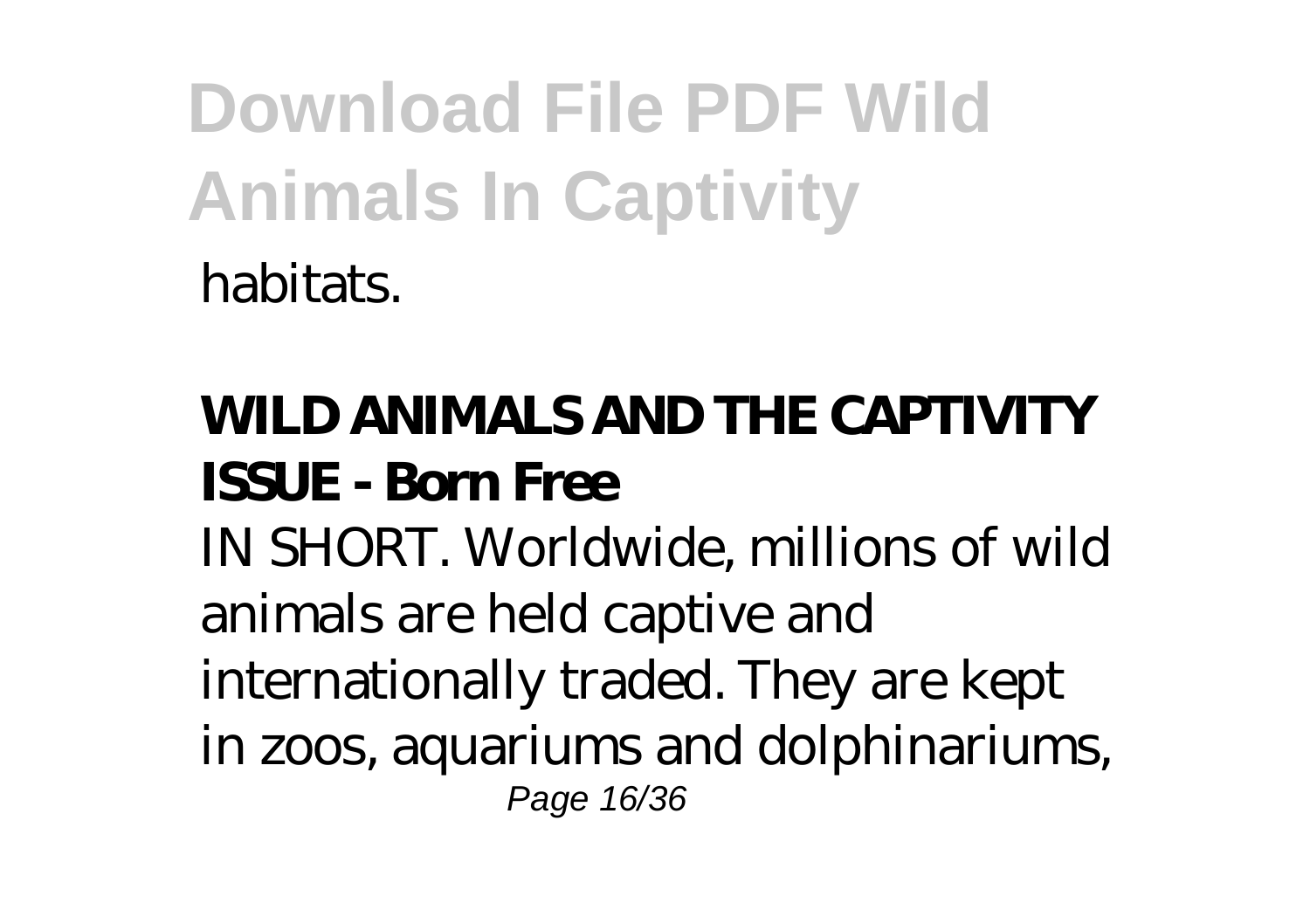in circuses, as pets, and are often used at tourist sites as a photography accessory for taking pictures with tourists. Wild animals have complex needs that are difficult to meet, so in captivity, their welfare can be drastically impaired.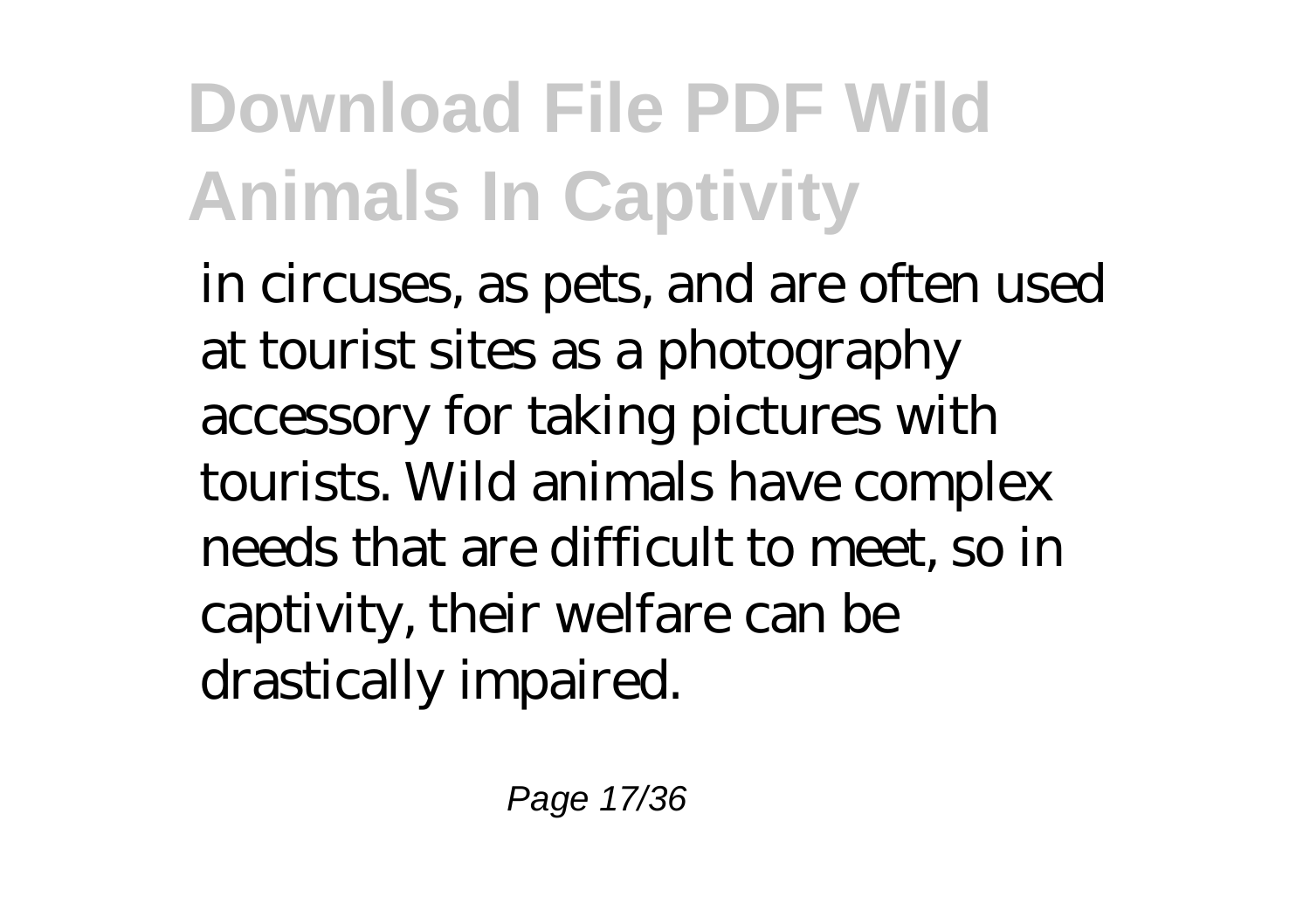**Wild animals in captivity - ORCA** Wild animals in captivity resources. Pet trade. Handle with Care: A look at the exotic animal pet trade (2004) (PDF 990KB) The number of nondomestic animals sold and kept as pets in the UK is increasing - bringing with it welfare concerns in terms of Page 18/36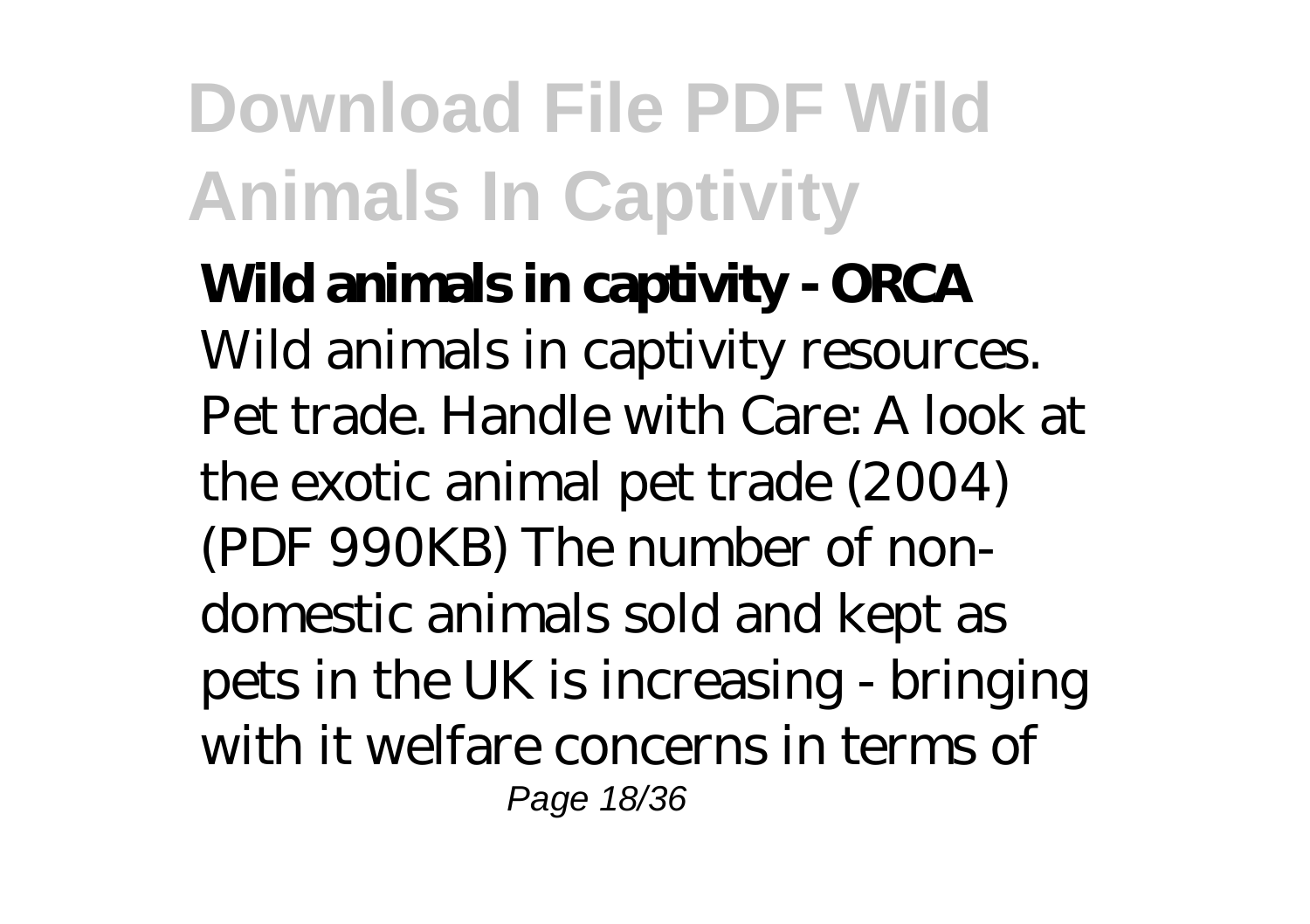trade in and care of these animals. We look at the level of care that nondomestic animals ...

#### **Wild animals in captivity resources rspca.org.uk**

Most zoos don't provide the right kind of care for wild animals. This can Page 19/36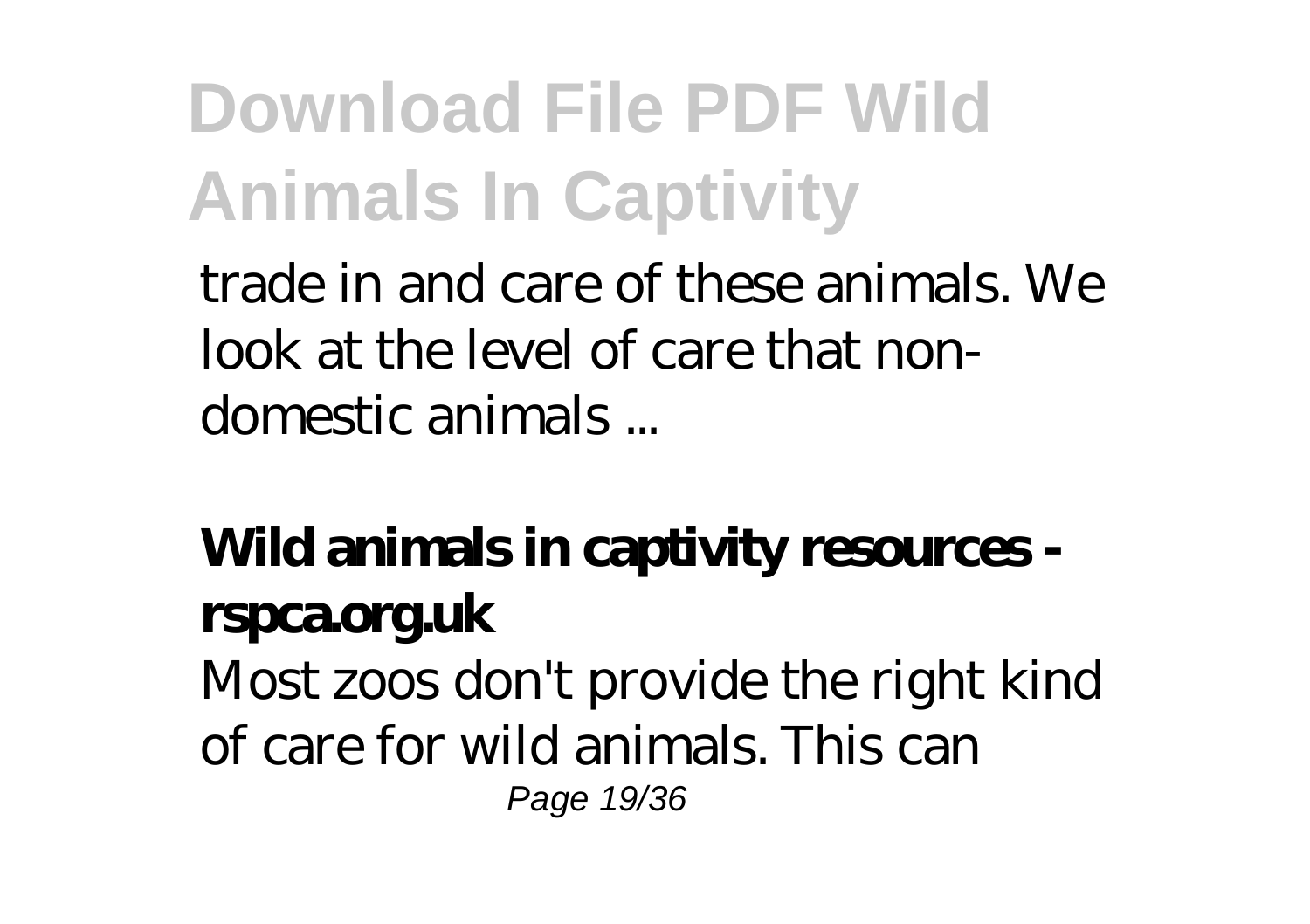mean cramped spaces and an improper diet. Just think about how you would feel trapped in a concrete cage for about 50 years! Zoos sell animals and break bonds between animals that have been together since birth. Captivity can also lead to overpopulation.

Page 20/36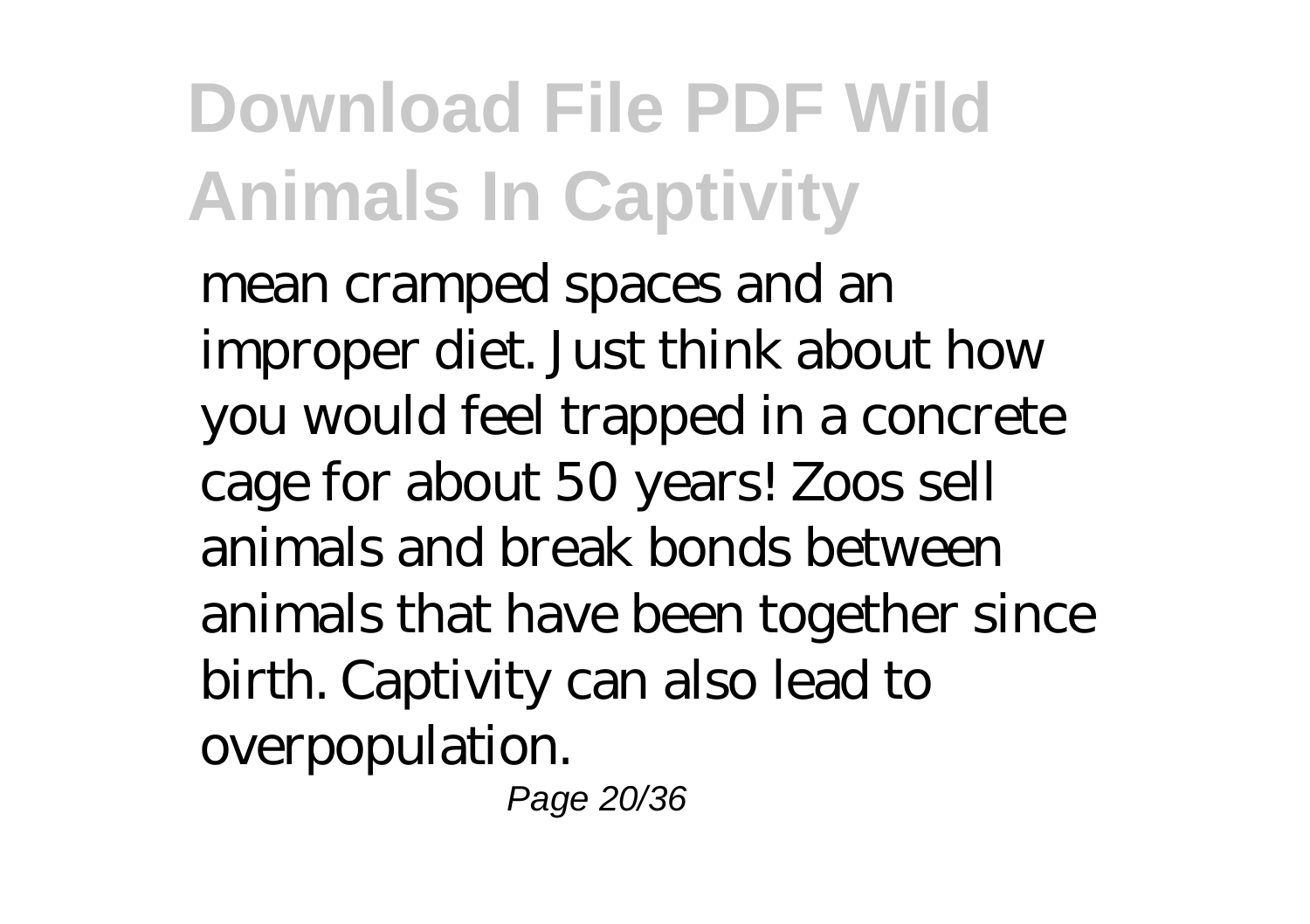#### **Should wild animals be kept in captivity? | Debate.org**

Although many animals see a reduction in their lifespan because of captivity or attempts at domestication, this outcome does not occur with all species. Sea lions live an average of Page 21/36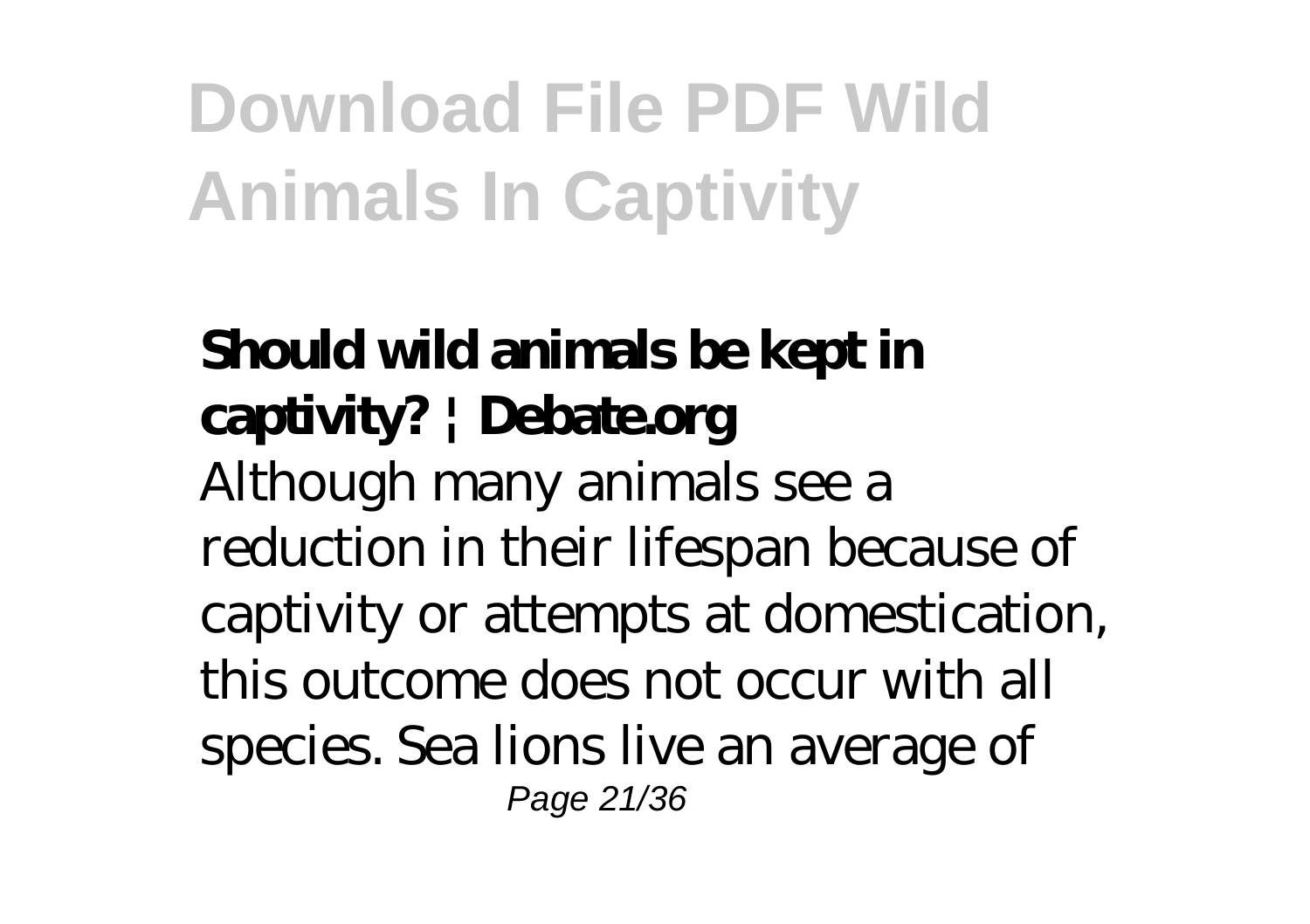10 years longer when they are in captivity. Giraffes and tigers can also live an average of five years longer when they are in a protected environment. 9.

#### **17 Pros and Cons of Keeping Animals in Captivity – ConnectUS** Page 22/36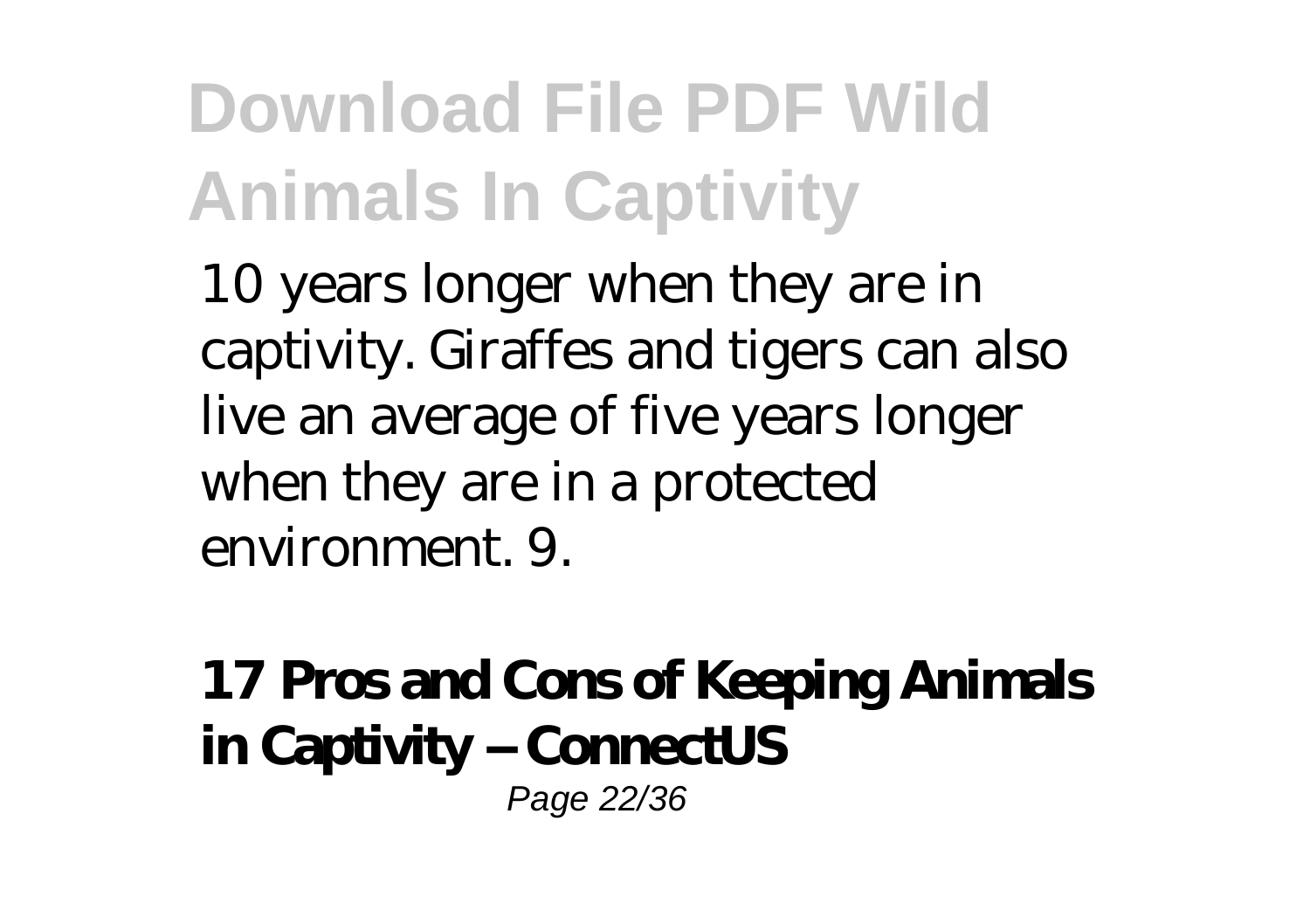List of Pros of Animals in Captivity. 1. It gives certain species a better chance of survival. Sometimes an animal gets wounded or might not be able to survive the harsh conditions in the wild during certain seasons. By placing them in shelters or zoos they will be able to recover from their Page 23/36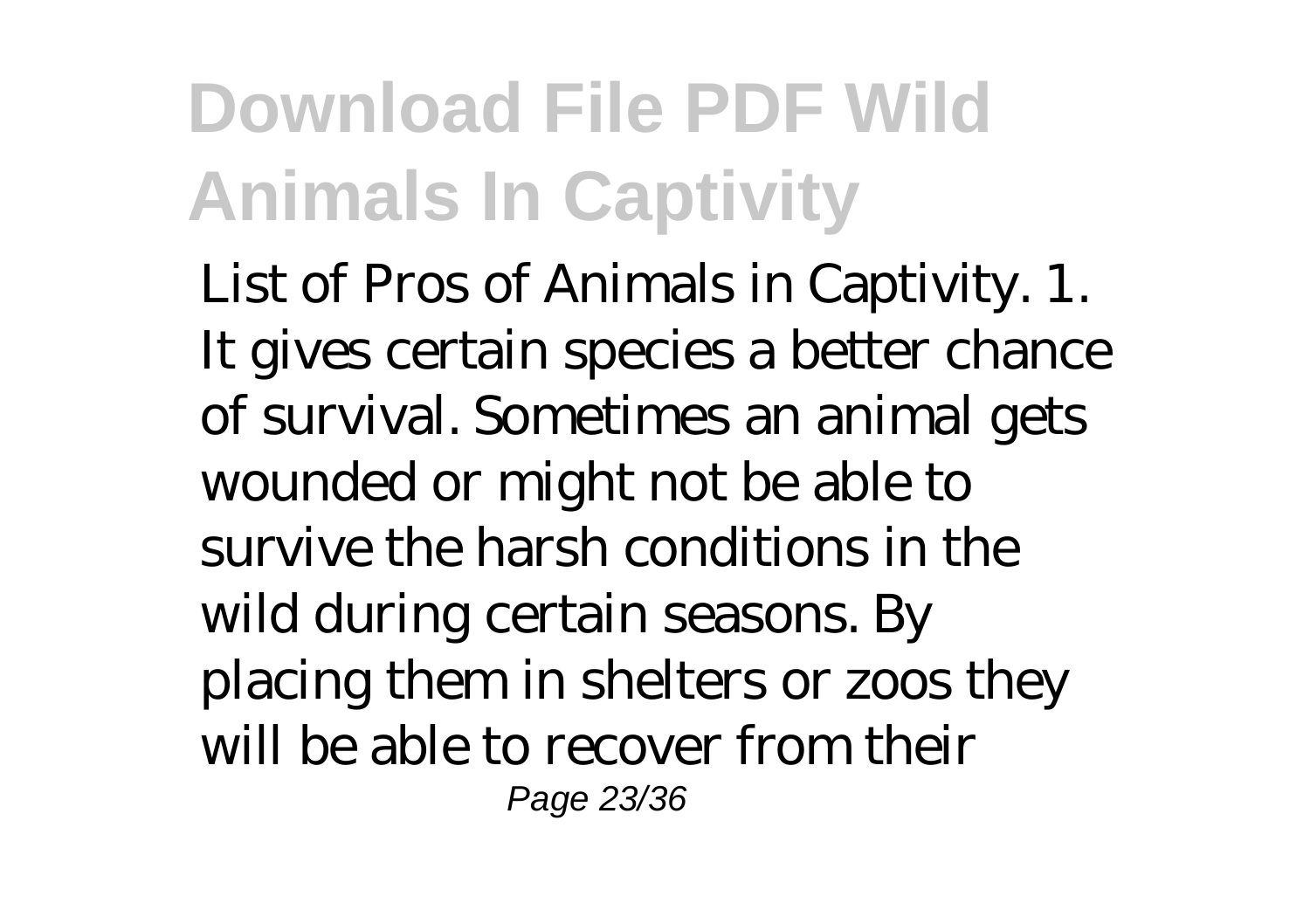injuries and be protected. 2.

#### **Pros and Cons of Animals in Captivity - Vision Launch Media**

We do know that common animals kept as pets include lions, tigers, cougars, ocelots, servals, wolves, bears, alligators, snakes and Page 24/36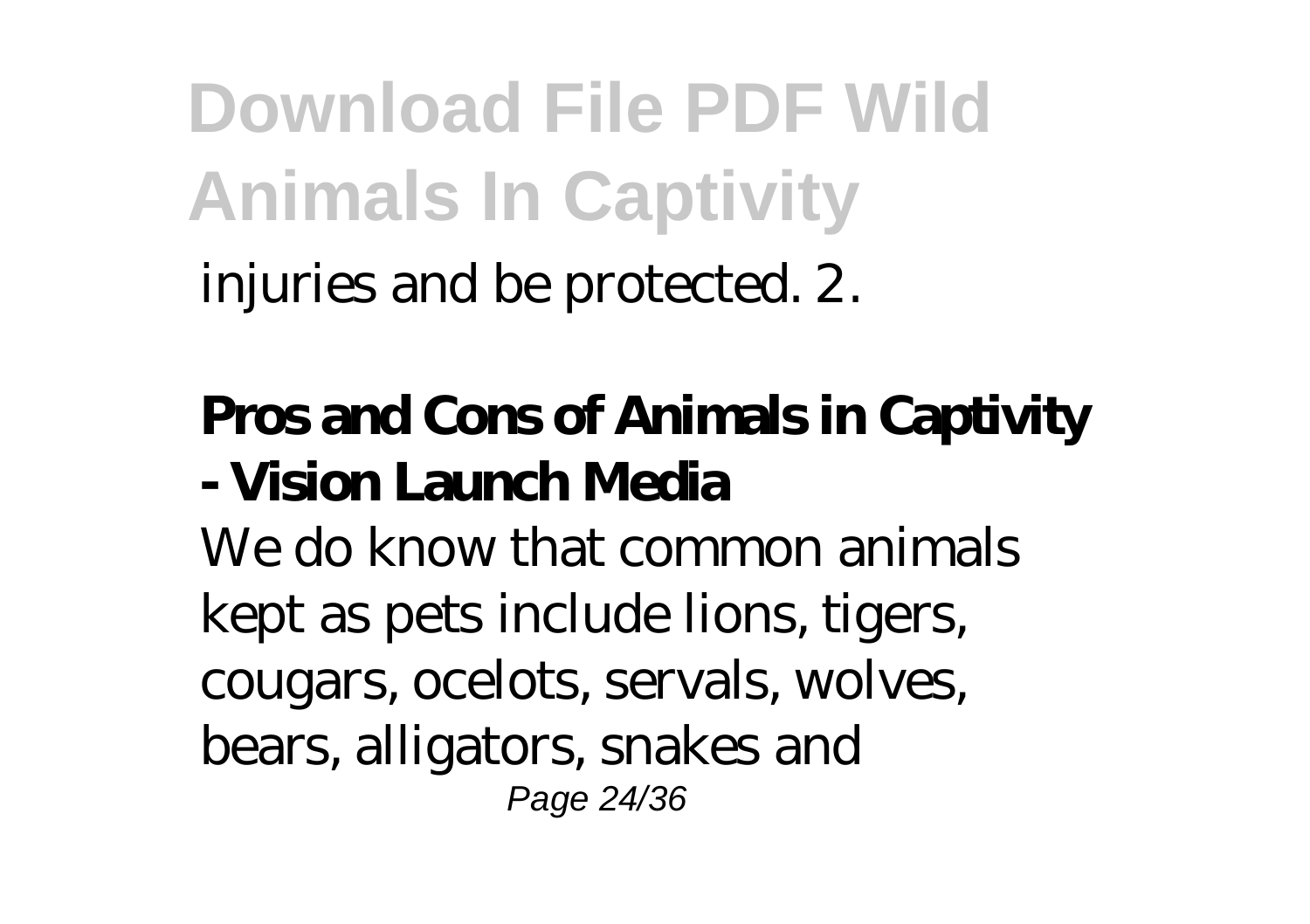nonhuman primates like chimpanzees. These are wild animals, who are dangerous by nature and cannot be domesticated.

#### **Captive Animals - Animal Legal Defense Fund**

""Wild Animals in Captivity" is a well Page 25/36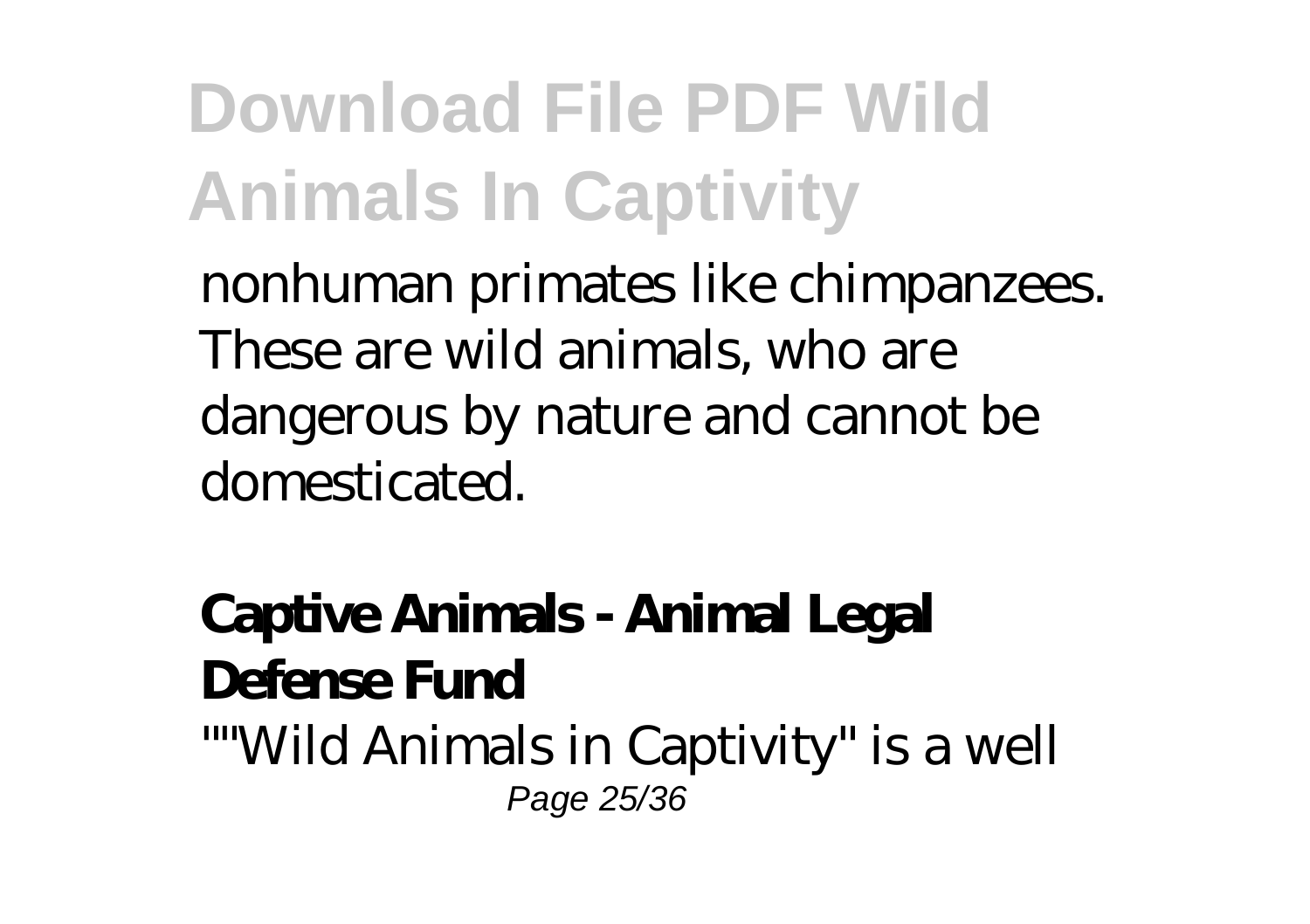designed, thorough, yet concise depiction of life for animals in captivity. Laidlaw's balanced presentation not only focuses on examples of inhumane treatment of animals in zoos but also gives instances of the best. . .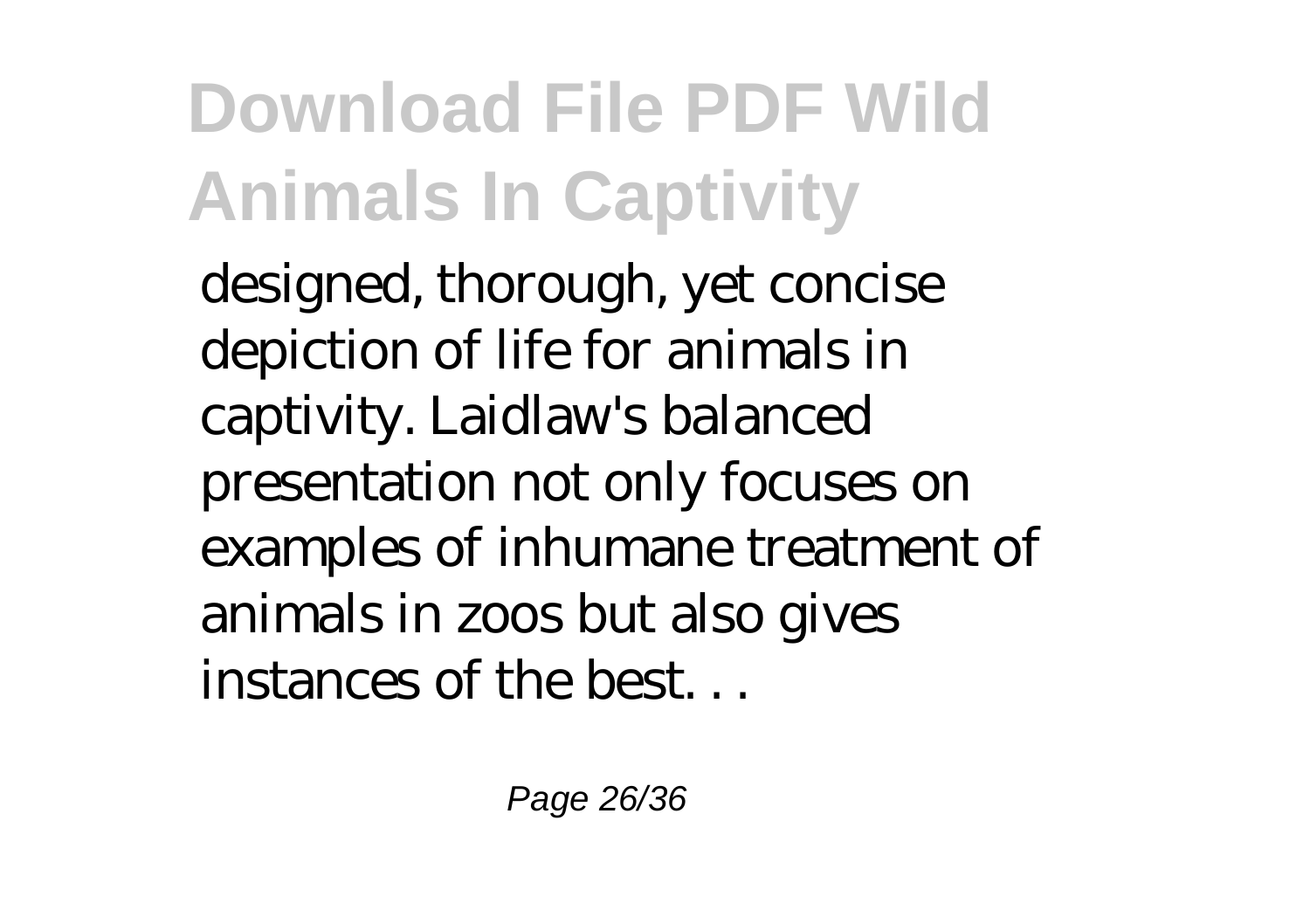#### **Wild Animals in Captivity: Amazon.co.uk: Laidlaw, Rob ...** Buy Wild Animals In Captivity: Being An Account Of The Habits, Food, Management And Treatment Of The Beasts And Birds At The 'zoo, ' With Reminiscences And Anecdotes by Bartlett, Abraham Dee (ISBN: Page 27/36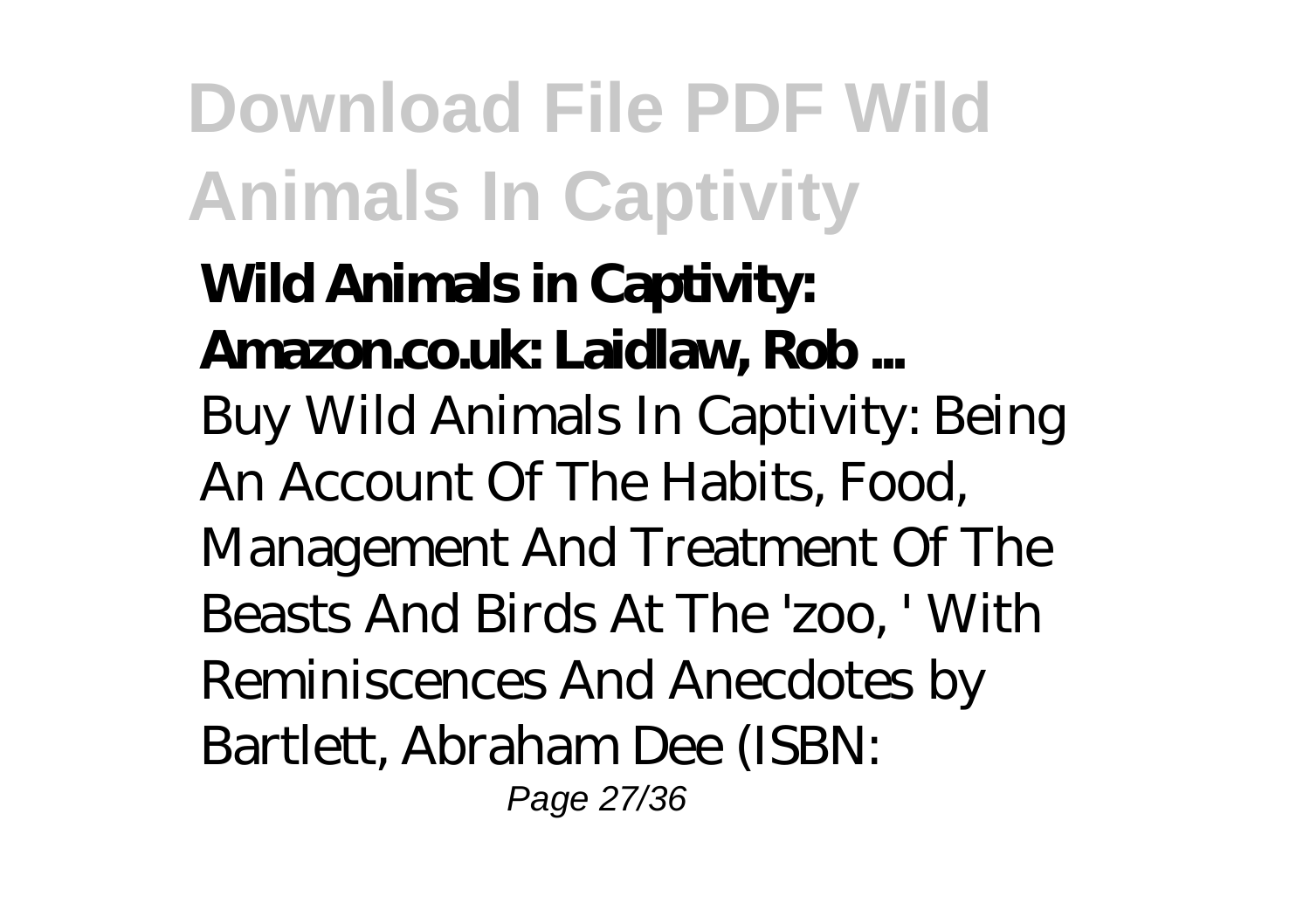9781248867716) from Amazon's Book Store. Everyday low prices and free delivery on eligible orders.

#### **Wild Animals In Captivity: Being An Account Of The Habits ...**

Zoos cannot begin to provide the amount of space animals have in the Page 28/36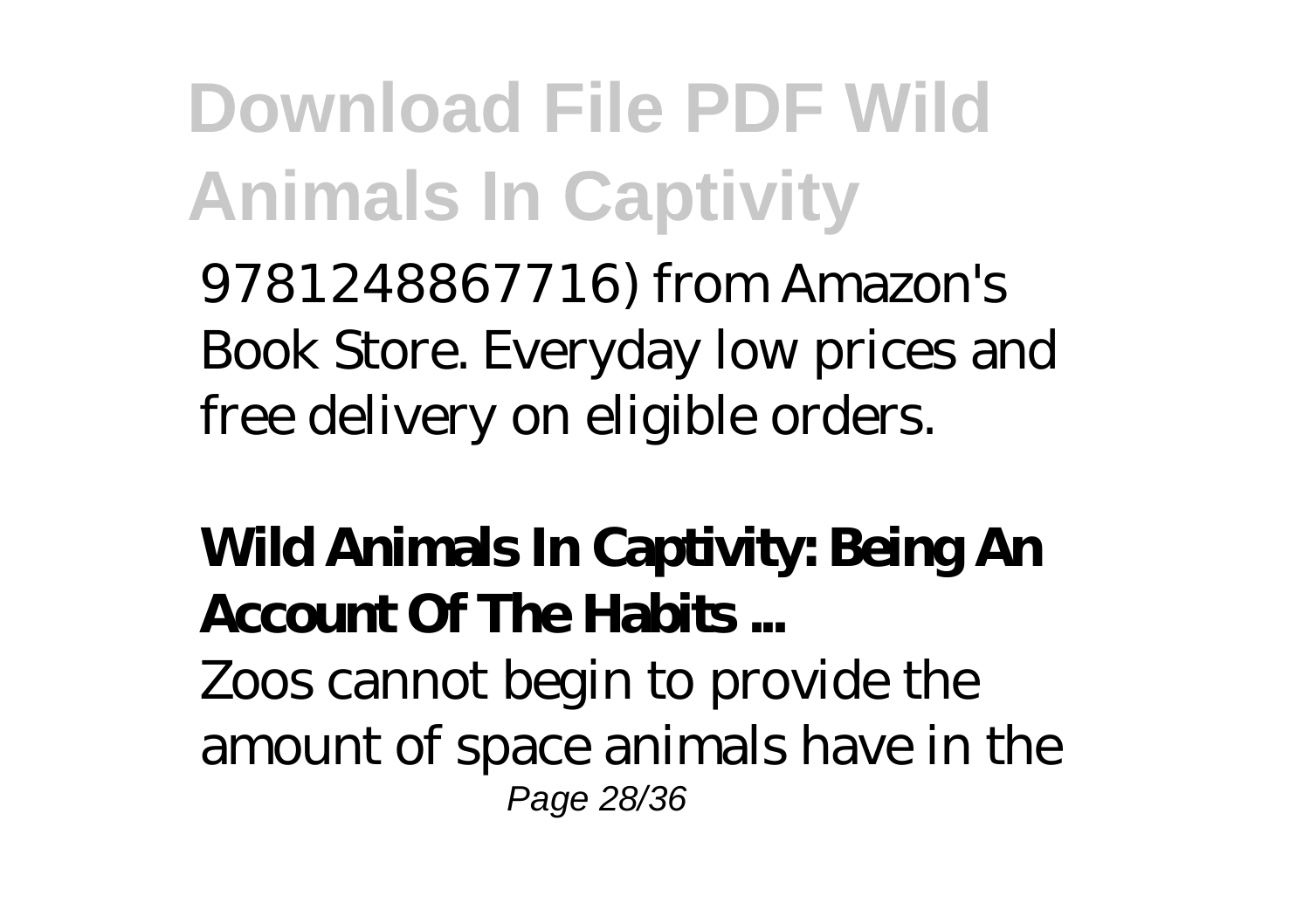wild. Tigers and lions have around 18,000 times less space in zoos than they would in the wild. Polar bears have one million times less space. It is not unusual to see jungles, deserts or icebergs painted onto the walls of enclosures that hold wild animals.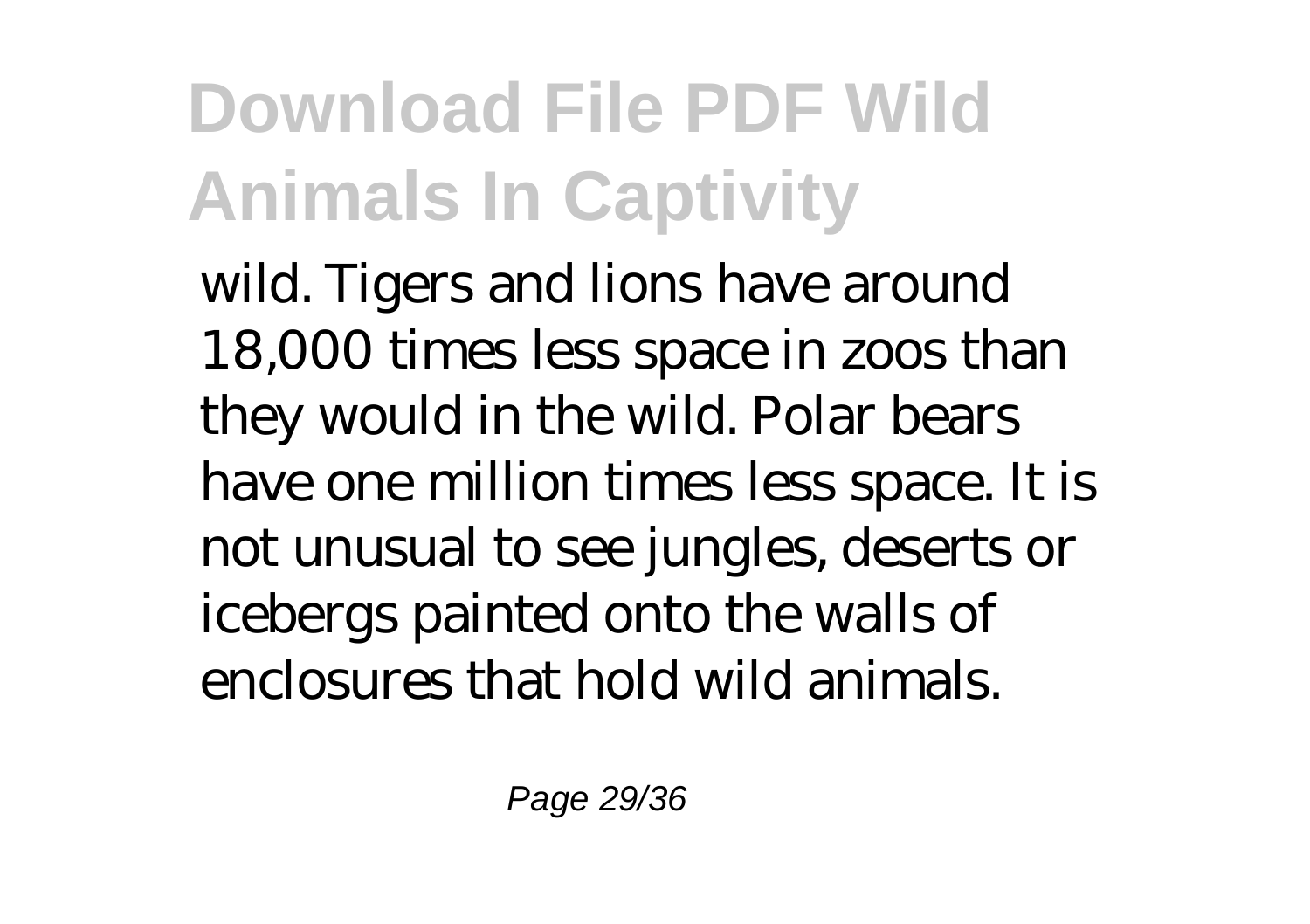**Zoos | Freedom for Animals** Zoos provide areas where captive breeding can be carried out for release into the wild. For example, in 1945, about 13 Przewalski horses were captured and placed in a zoo before they disappeared from the wild in 1966. Extensive breeding programs Page 30/36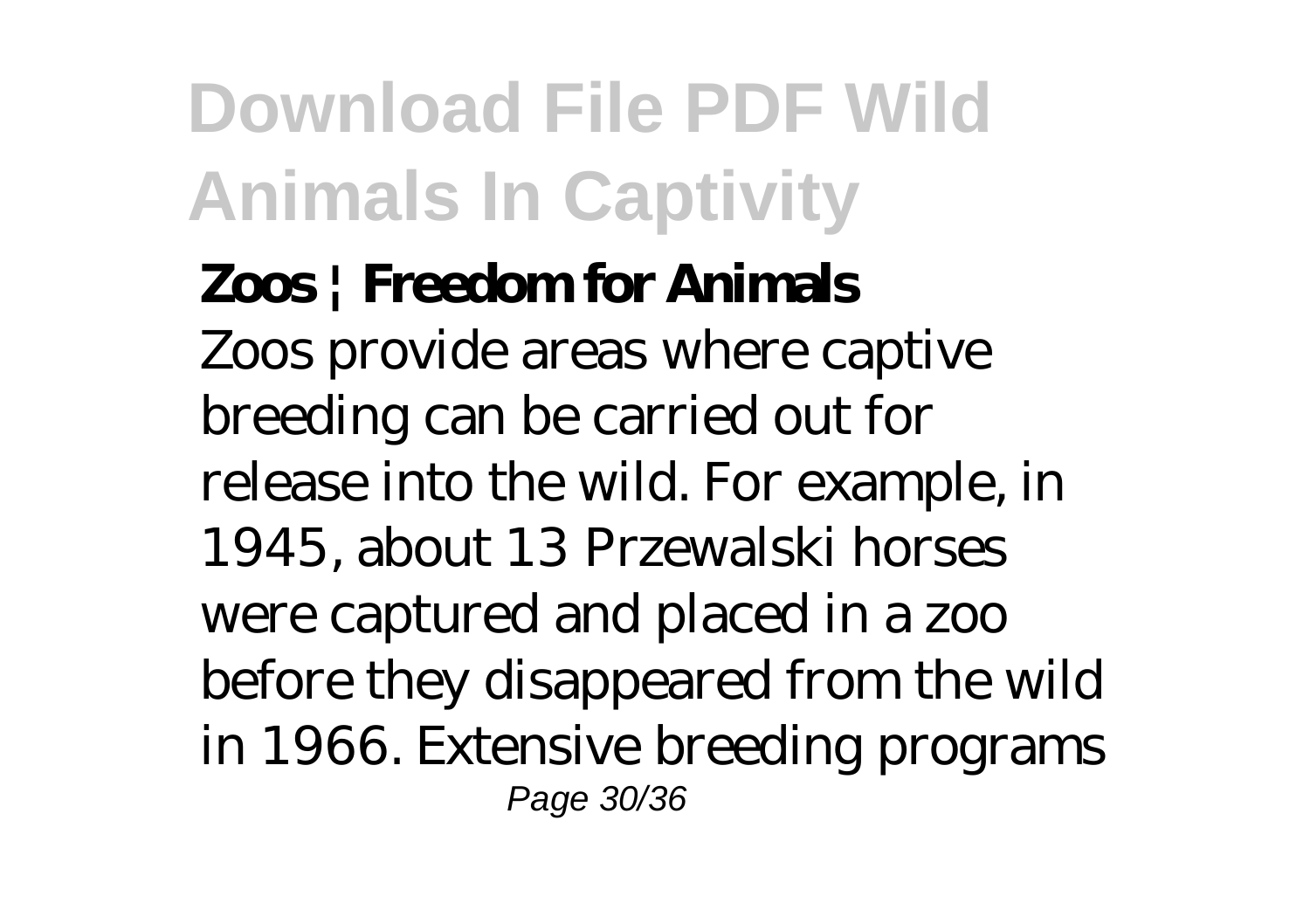at the zoo and reintroduction into wild habitats helped in saving the species from extinction.

#### **Is Keeping Wild Animals In Zoos Unethical?: Arguments For ...**

Today is World Wildlife Day and this year's theme "Listen to the Young Page 31/36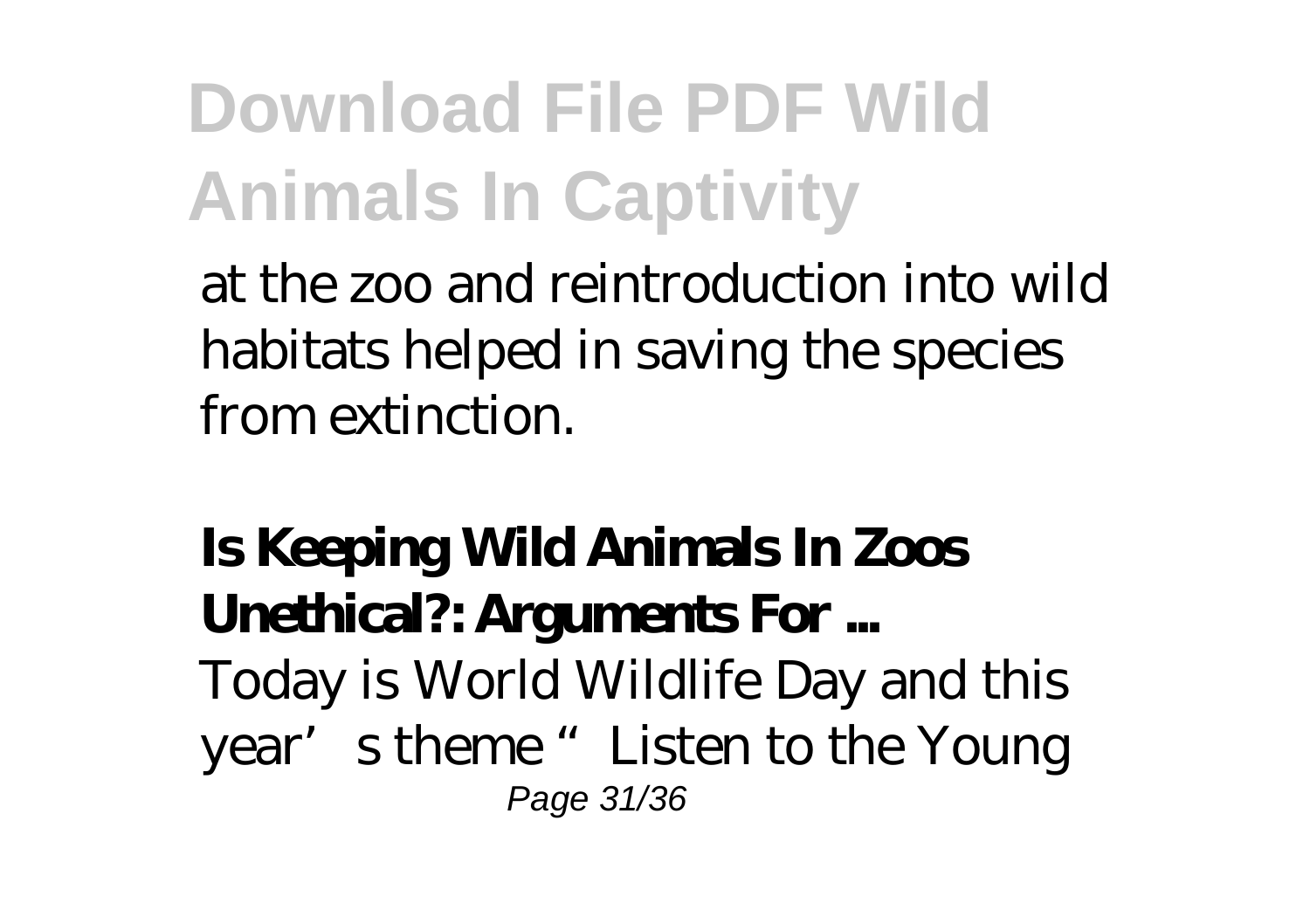Voices", is encouraging the future leaders and decision makers of the world to act to protect our amazing wildlife. As young leaders, What Can YOU Do for Wild Animals In Captivity? While zoos and aquariums can significantly contribute to the protection of animals and their Page 32/36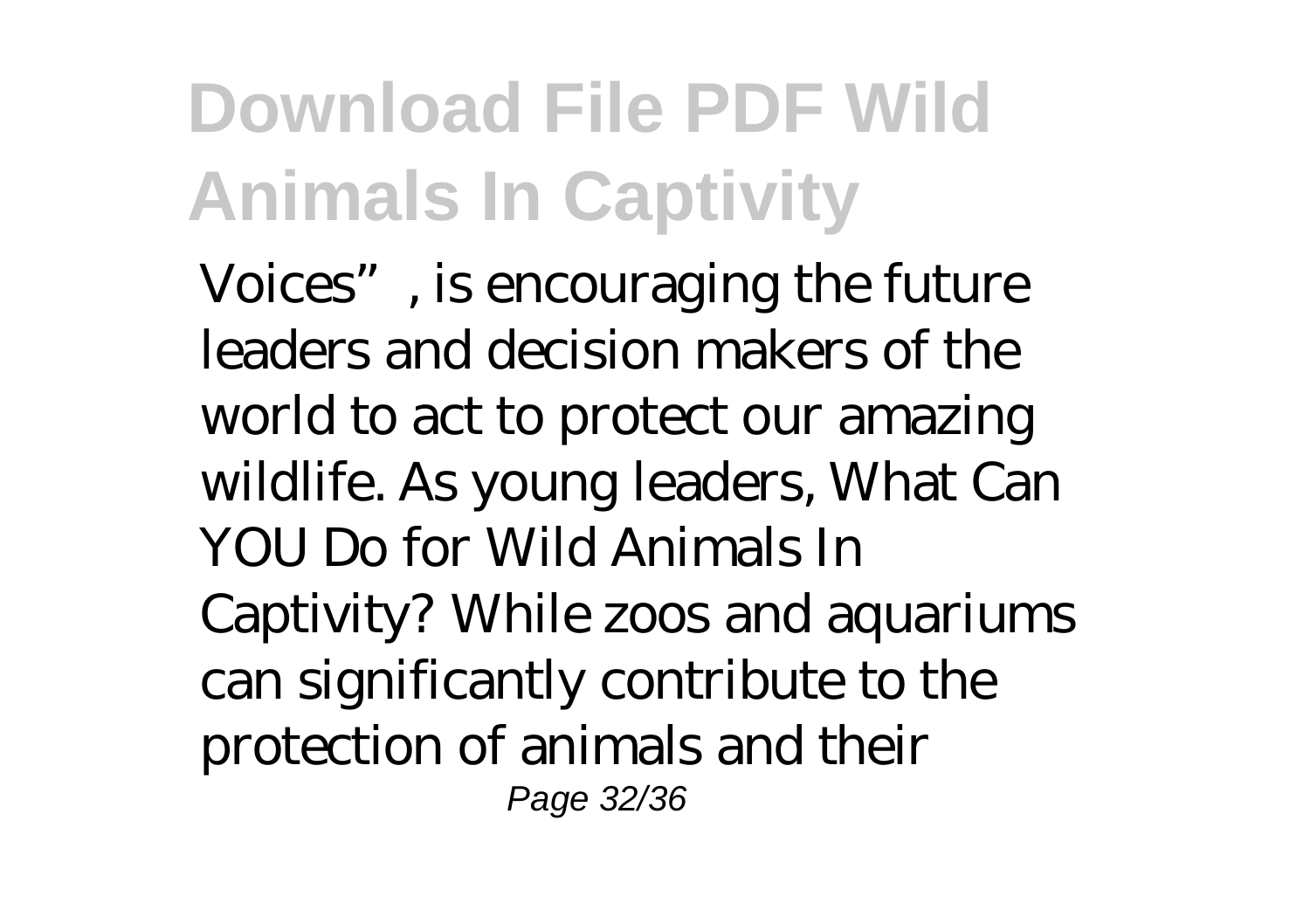#### habitats, poor animal welfare is linked  $\mathsf{to}$ ...

#### **What Can YOU Do for Wild Animals In Captivity? | Wild Welfare**

Tigers in captivity often exhibit zoochosis, a form of psychosis seen in captive wild animals. Additionally, Page 33/36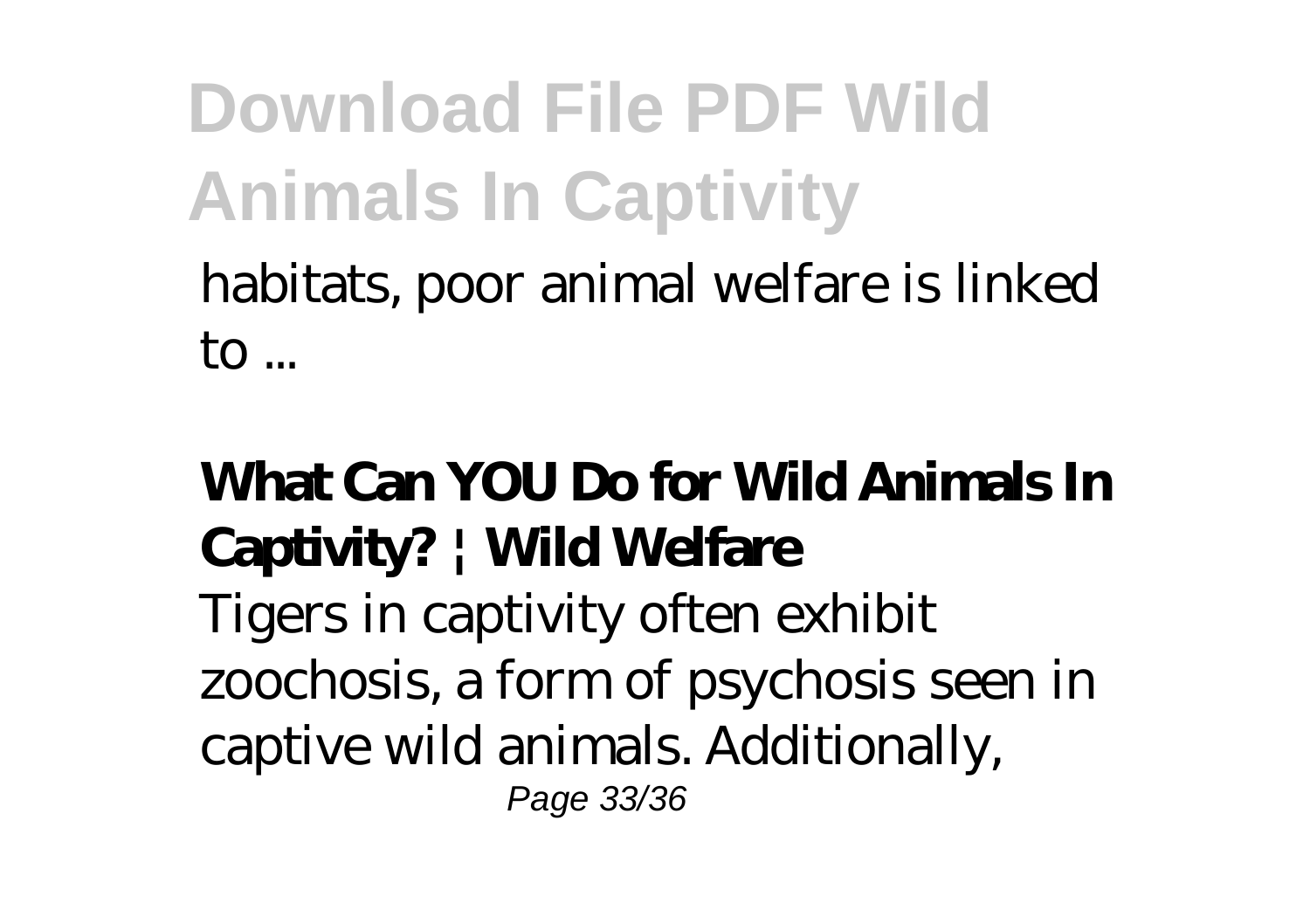tigers kept as pets or part of a backyard zoo have been shown to be 500 times more ...

#### **Empty the Cages and Tanks! Here's the Truth About the ...**

Animals that are held by humans and prevented from escaping are said to Page 34/36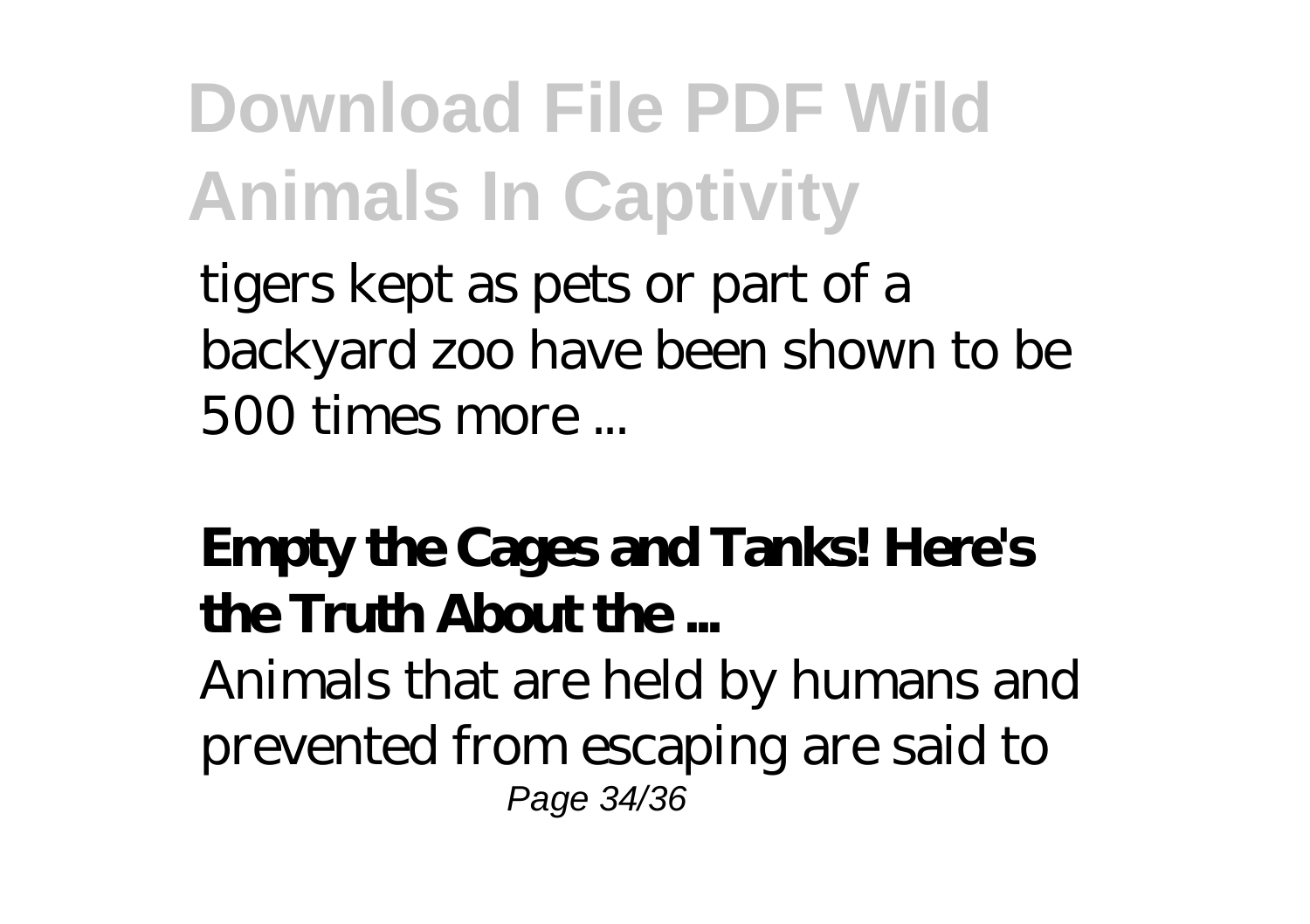be in captivity. The term is usually applied to wild animals that are held in confinement, but may also be used generally to describe the keeping of domesticated animals such as livestock or pets.